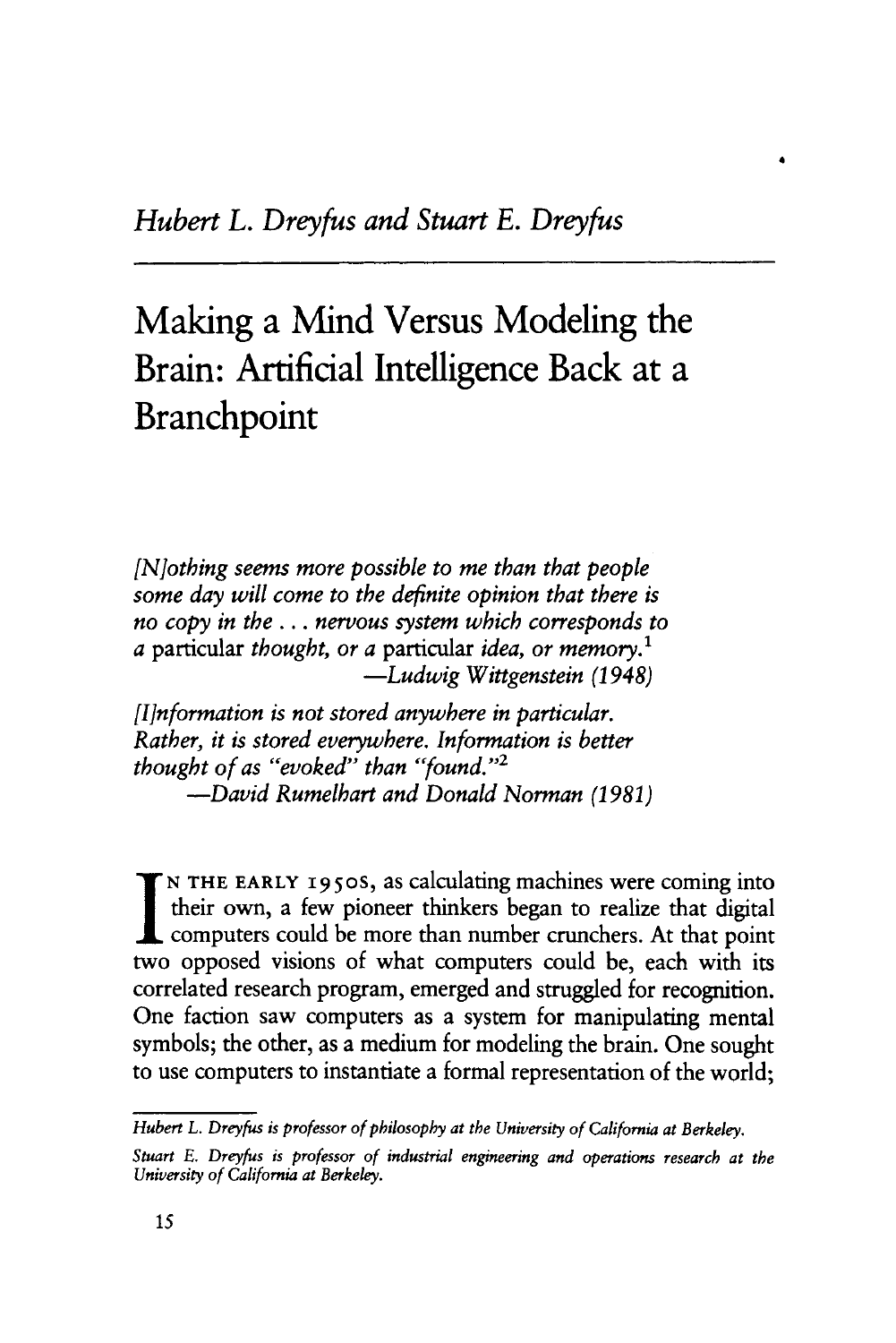the other, to simulate the interactions of neurons. One took problem<br>solving as its paradigm of intelligence; the other, learning. One utilized logic; the other, statistics. One school was the heir to the utilized logic; the other, statistics. One school was the heir to the rationalist, reductionist tradition in philosophy; the other viewed itself as idealized, holistic neuroscience.<br>The rallying cry of the first group was that both minds and digital

computers are physical symbol systems. By 1955 Allen Newell and Herbert Simon, working at the Rand Corporation, had concluded that strings of bits manipulated by a digital computer could stand for anything—numbers, of course, but also features of the real world. Moreover, programs could be used as rules to represent relations between these symbols, so that the system could infer further facts about the represented objects and their relations. As Newell put it about the represented objects and their relations. As Newell put it recently in his account of the history of issues in AI,

The digital-computer field defined computers as machines that manipulated numbers. The great thing was, adherents said, that everything could be encoded into numbers, even instructions. In contrast, the scientists in AI saw computers as machines that manipulated symbols. The great thing was, they computers as machines that manipulated symbols. The great thing was, they said, that every along could be encoded into symbols, even numbers.

This way of looking at computers became the basis of a way of looking at minds. Newell and Simon hypothesized that the human brain and the digital computer, while totally different in structure and mechanism, had at a certain level of abstraction a common functional description. At this level both the human brain and the appropriately programmed digital computer could be seen as two different instantiations of a single species of device-a device that generated intelligent behavior by manipulating symbols by means of formal rules. gent behavior by mamputating symbols by means of formal rules. Newell and Simon stated their view as a hypothesis:

The Physical Symbol System Hypothesis. A physical symbol system has the necessary and sufficient means for general intelligent action.

By "necessary" we mean that any system that exhibits general intelligence. will prove upon analysis to be a physical symbol system. By "sufficient" we will prove upon analysis to be a physical symbol system. By "sufficient" we mean that any physical symbol system of sufficient size can be organized further to exhibit general intelligence.<sup>4</sup>

Newell and Simon trace the roots of their hypothesis back to Gottlob Frege, Bertrand Russell, and Alfred North Whitehead,<sup>5</sup> but Gottlob Frege, Bertrand Russell, and Alfred North Whitehead, 5 Frege and company were of course themselves help to a lo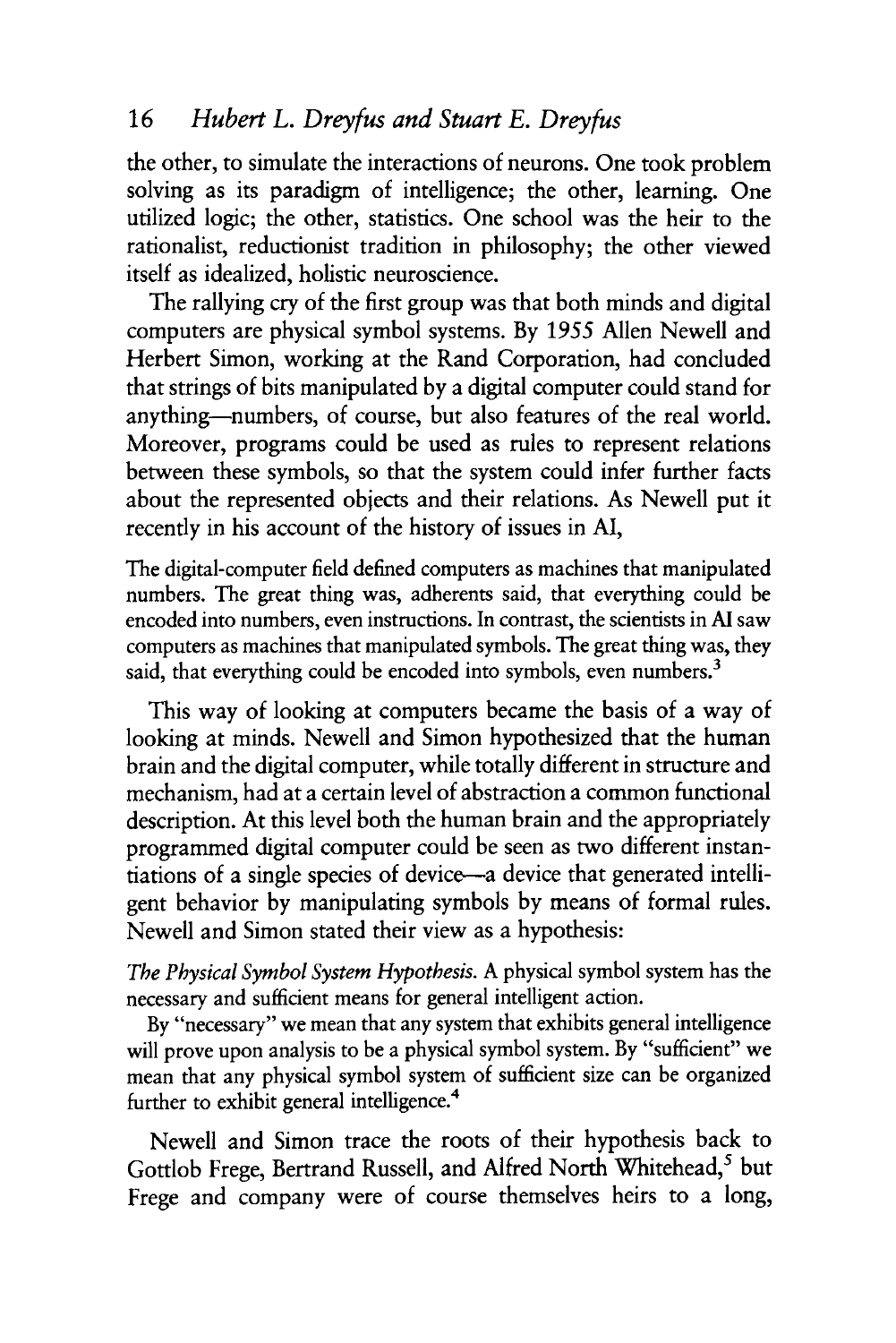atomistic, rationalist tradition. Descartes had already assumed that representations, that these representations could be analyzed into primitive elements (naturas simplices), and that all phenomena could be understood as complex combinations of these simple elements. Moreover, at the same time, Hobbes had implicitly assumed that the elements were formal components related by purely syntactic operations, so that reasoning could be reduced to calculation. "When a man reasons, he does nothing else but conceive a sum total from addition of parcels," Hobbes wrote, "for REASON . . . is nothing but reckoning...."<sup>6</sup> Finally, Leibniz, working out the classical idea of mathesis—the formalization of everything—sought support to develop a universal symbol system so that "we can assign to every object its determined characteristic number."<sup>7</sup> According to Leibniz, in understanding we analyze concepts into more simple elements. In order to avoid a regress to simpler and simpler elements, there must be ultimate simples in terms of which all complex concepts can be understood. Moreover, if concepts are to apply to the world, there must be simple features that these elements represent. Leibniz envisaged "a kind of alphabet of human thoughts"<sup>8</sup> whose "characters must show, when they are used in demonstrations, some kind of must show, when they are used in demonstrations, some kind of connection, grouping and order which are also found in the objects."<sup>9</sup><br>Ludwig Wittgenstein, drawing on Frege and Russell, stated in his

Tractatus Logico-Philosophicus the pure form of this syntactic. representational view of the relation of the mind to reality. He representational view of the relation of the mind to reality.  $d$  defined the total as the totality of logically independent atomic  $f$ 

1.1. The world is the totality of facts, not of things.

 Facts in turn, he held, could be exhaustively analyzed into primitive objects.

2.01. An atomic fact is a combination of objects....

2.0124. If all objects are given, then thereby all atomic facts are given.

 $T_{\text{train}}$  facts, the second relations, and the interstein claimed, were represented in the m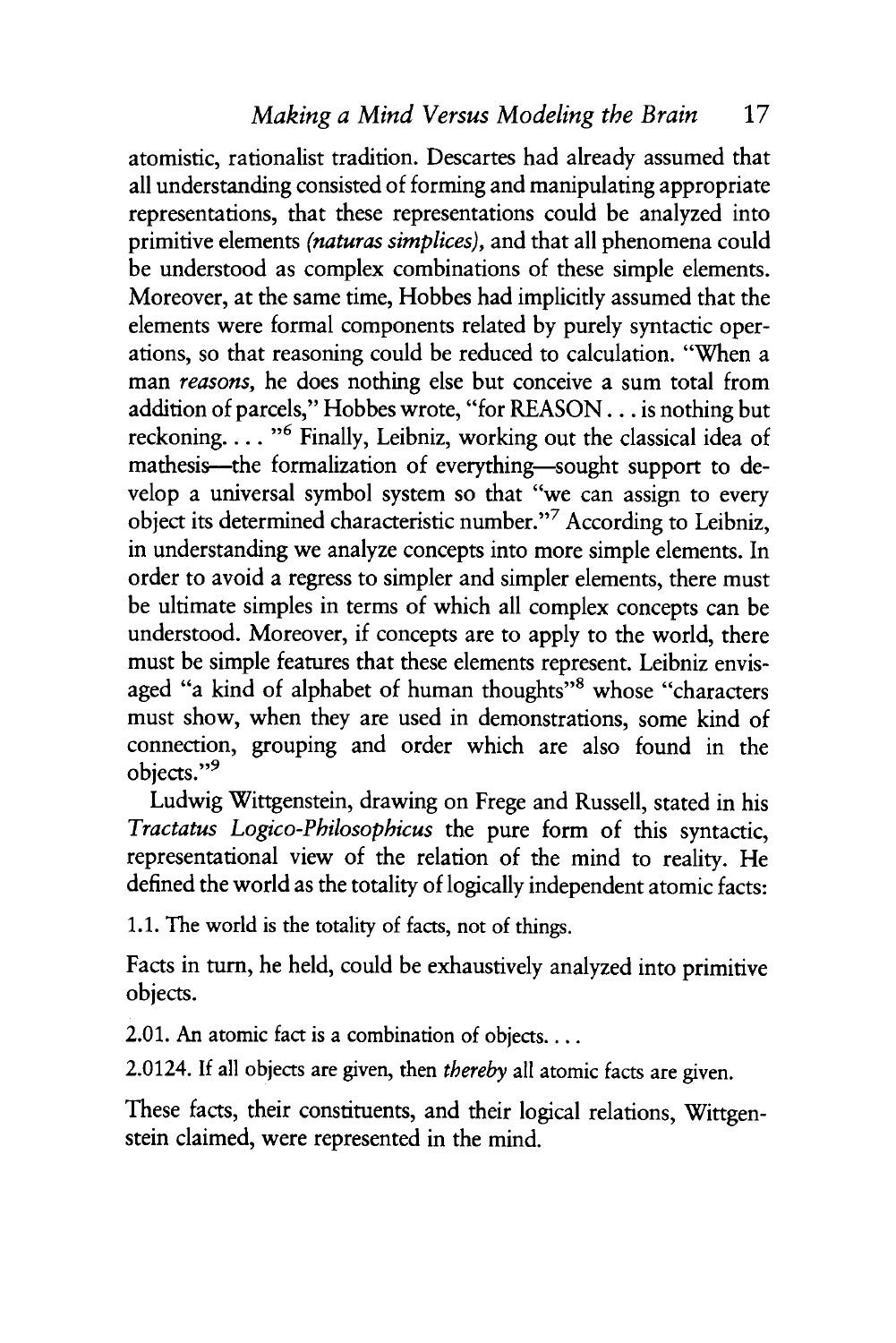2.1. We make to ourselves pictures of facts.

 $2.15.$  That the elements of the picture are combined with one another in a definite way, represents that the things are so combined with one another.10

AI can be thought of as the attempt to find the primitive elements<br>and logical relations in the subject (man or computer) that mirror the primitive objects and their relations that make up the world. Newell and Simon's physical symbol system hypothesis in effect turns the Wittgensteinian vision (which is itself the culmination of the classical Wittgensteinian vision (which is itself the culmination of the classical<br>  $\frac{1}{2}$  is  $\frac{1}{2}$  if  $\frac{1}{2}$  if  $\frac{1}{2}$  if  $\frac{1}{2}$  if  $\frac{1}{2}$  if  $\frac{1}{2}$  if  $\frac{1}{2}$  if  $\frac{1}{2}$  rationalist philosophical tradition) into an empirical claim and bases a research program on it.<br>The opposed intuition, that we should set about creating artificial

intelligence by modeling the brain rather than the mind's symbolic representation of the world, drew its inspiration not from philosophy but from what was soon to be called neuroscience. It was directly inspired by the work of D.O. Hebb, who in 1949 suggested that a inspired by the work of D.O. Hebb, who in 1949 suggested that a mass of neurons could learn if when neuron A and neuron B were simultaneously excited, that excitation increased the strength of the connection between them.  $\cdot$ 

This lead was followed by Frank Rosenblatt, who reasoned that since intelligent behavior based on our representation of the world was likely to be hard to formalize, AI should instead attempt to automate the procedures by which a network of neurons learns to discriminate the procedures by which a network of neurons learns to discriminate patterns and respond appropriately. As Rosenblatt put it,

The implicit assumption [of the symbol manipulating research program] is that it is relatively easy to specify the behavior that we want the system to perform, and that the challenge is then to design a device or mechanism which will effectively carry out this behavior.  $\dots$  [I]t is both easier and more profitable to axiomatize the *physical system* and then investigate this system analytically to determine its behavior, than to axiomatize the *behavior* and analytically to determine its behavior, than to amomatize the behavior and then design a physical system by techniques of logical synthesis.12

Another way to put the difference between the two research programs is that those seeking symbolic representations were looking for a formal structure that would give the computer the ability to solve a certain class of problems or discriminate certain types of patterns. Rosenblatt, on the other hand, wanted to build a physical patterns. Rosenblatt, on the other hand, wanted to build a physical device, or to simulate such a device on a digital computer, that co then generate its own abilities: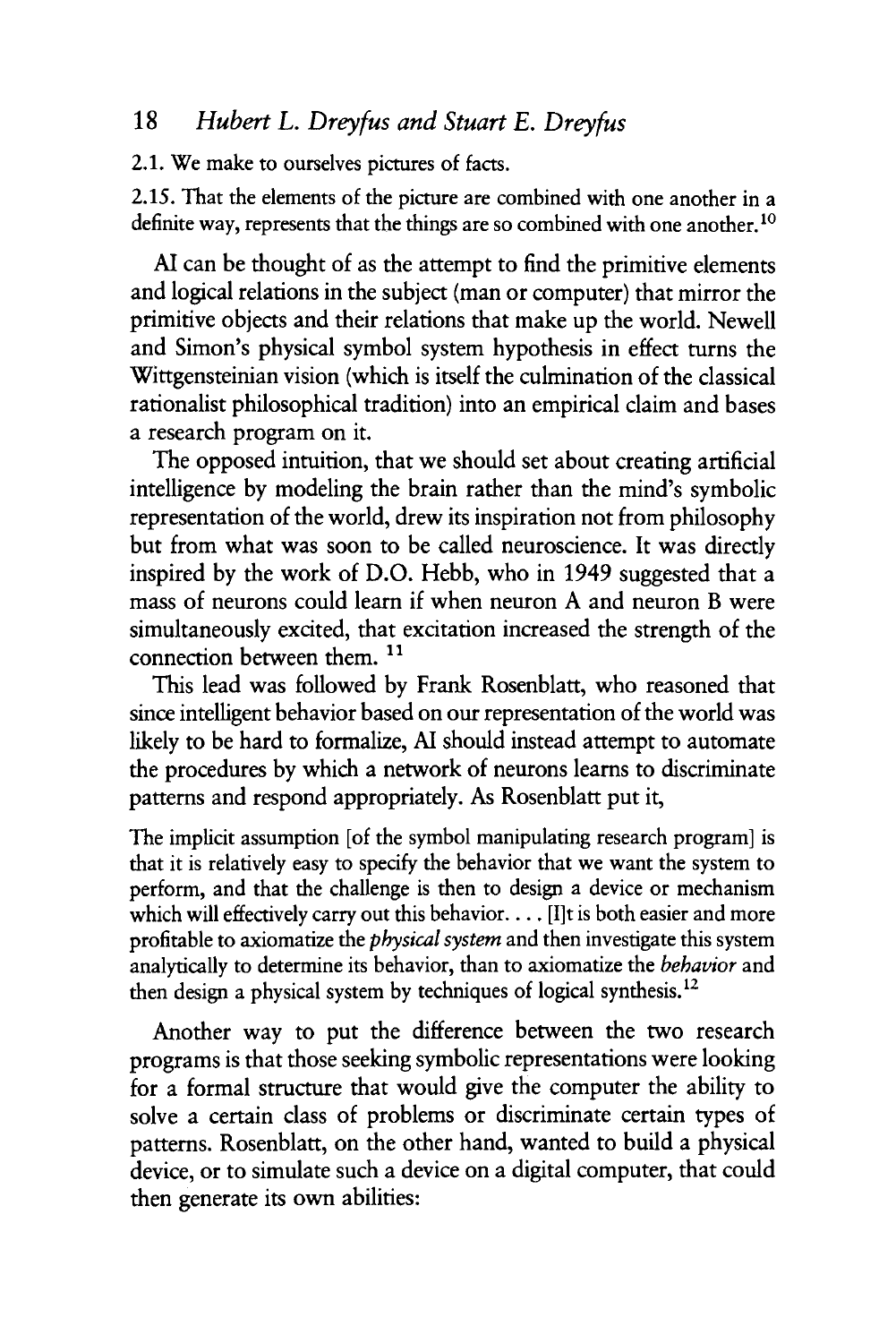Many of the models which we have heard discussed are concerned with the question of what logical structure a system must have if it is to exhibit some property, X. This is essentially a question about a static system.  $\dots$ 

An alternative way of looking at the question is: what kind of a system can evolve property  $X<sup>2</sup>$ . I think we can show in a number of interesting cases can evolve property X? I think we can show in a number of interesting cases that the second question can be solved without having an answer to the first.13

Both approaches met with immediate and startling success. By 1956 Newell and Simon had succeeded in programming a computer using symbolic representations to solve simple puzzles and prove theorems in the propositional calculus. On the basis of these early impressive results it looked as if the physical symbol system hypoth- $\frac{1}{1}$  is local system in the physical symbol system h  $\frac{1}{1}$  and  $\frac{1}{1}$  is  $\frac{1}{1}$  in  $\frac{1}{1}$  in  $\frac{1}{1}$  in  $\frac{1}{1}$  in  $\frac{1}{1}$  in  $\frac{1}{1}$  in  $\frac{1}{1}$  in  $\frac{1}{1}$  in  $\frac{1}{1}$  in  $\frac{1}{1}$  in  $\frac{1}{1}$  in  $\frac{1}{1}$  in  $\frac{1}{1}$  in  $\frac{1}{1}$  in  $\frac{1}{1}$  in understandably euphoric. Simon announced:

It is not my aim to surprise or shock you.... But the simplest way I can summarize is to say that there are now in the world machines that think, that learn and that create. Moreover, their ability to do these things is going to increase rapidly until—in a visible future—the range of problems they can  $\frac{1}{100}$  increase rapidly until  $\frac{1}{100}$  in a visible future? handle will be coextensive with the range to which the human mind has applied.<sup>14</sup>

#### He and Newell explained:

[W]e now have the elements of a theory of heuristic (as contrasted with algorithmic) problem solving; and we can use this theory both to understand human heuristic processes and to simulate such processes with digital computers. Intuition, insight, and learning are no longer exclusive possescomputers. Internation, including are no longer exclusive possession, of homogeneous longer learning are no longer sions of  $\frac{15}{15}$  any large high-speed computer can be programmed to the programmed to  $\frac{15}{15}$ exhibit them also.<sup>15</sup>

Rosenblatt put his ideas to work in a type of device that he called<br>a perceptron.<sup>16</sup> By 1956 Rosenblatt was able to train a perceptron to classify certain types of patterns as similar and to separate these from other patterns that were dissimilar. By 1959 he too was jubilant and other patterns that were dissimilar. By 1959 he too was jubilant and felt his approach had been vindicated:

It seems clear that the ... perceptron introduces a new kind of information processing automaton: For the first time, we have a machine which is capable of having original ideas. As an analogue of the biological brain, the perceptron, more precisely, the theory of statistical separability, seems to come closer to meeting the requirements of a functional explanation of the  $\epsilon$  are  $\epsilon$  to meet  $\epsilon$  the requirements of a functional explanation of the second second of the second of the second second second second second second second second second second second second second second second se  $\frac{1}{2}$  is system than any system previously proposed.  $\frac{1}{2}$  concept,  $\frac{1}{2}$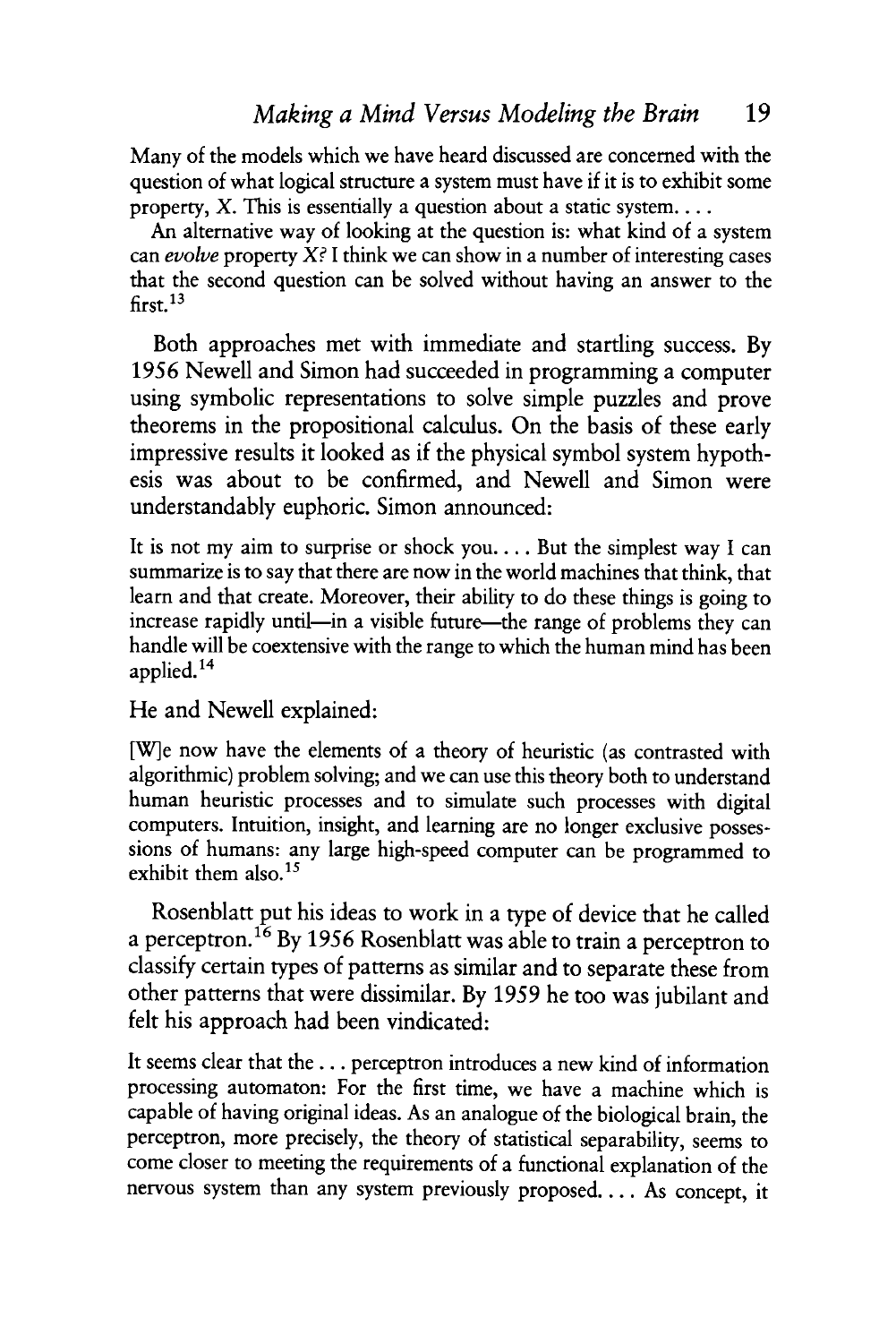would seem that the perceptron has established, beyond doubt, the feasibility and principle of non-human systems which may embody human cognitive functions.  $\dots$  The future of information processing devices which cognitive functions-The future of information processing devices which operate on statistical, rather than logical, principles seems to be clearly indicated.<sup>17</sup>

In the early sixties both approaches looked equally promising, and both made themselves equally vulnerable by making exaggerated both made themselves equally vulnerable by making exaggerated claims. Yet the results of the internal war between the two research programs were surprisingly asymmetrical. By 1970 the brain simulation research, which had its paradigm in the perceptron, was reduced to a few lonely, underfunded efforts, while those who proposed using digital computers as symbol manipulators had undisputed control of the resources, graduate programs, journals, and symposia that constitute a flourishing research program.

Reconstructing how this change came about is complicated by the myth of manifest destiny that any ongoing research program generates. Thus, it looks to the victors as if symbolic information processing won out because it was on the right track, while the neural network or connectionist approach lost because it simply didn't work. But this account of the history of the field is a retrospective illusion. Both research programs had ideas worth exploring, and both had deep, unrecognized problems.

Each position had its detractors, and what they said was essentially the same: each approach had shown that it could solve certain easy problems but that there was no reason to think either group could extrapolate its methods to real-world complexity. Indeed, there was evidence that as problems got more complex, the computation required by both approaches would grow exponentially and so required by both approaches would grow exponentially and so would soon become intractable. In 1969 Marvin Minsky and Sey-<br> $P = \frac{(1 - \epsilon)^n}{n}$ mour Papert said of Rosenblatt's perceptron:

 Rosenblatt's schemes quickly took root, and soon there were perhaps as many as a hundred groups, large and small, experimenting with the model....<br>The results of these hundreds of projects and experiments were generally

disappointing, and the explanations inconclusive. The machines usually work quite well on very simple problems but deteriorate very rapidly as the work quite well on very simple problems but deteriorate very rapidly tasks assigned to them get harde.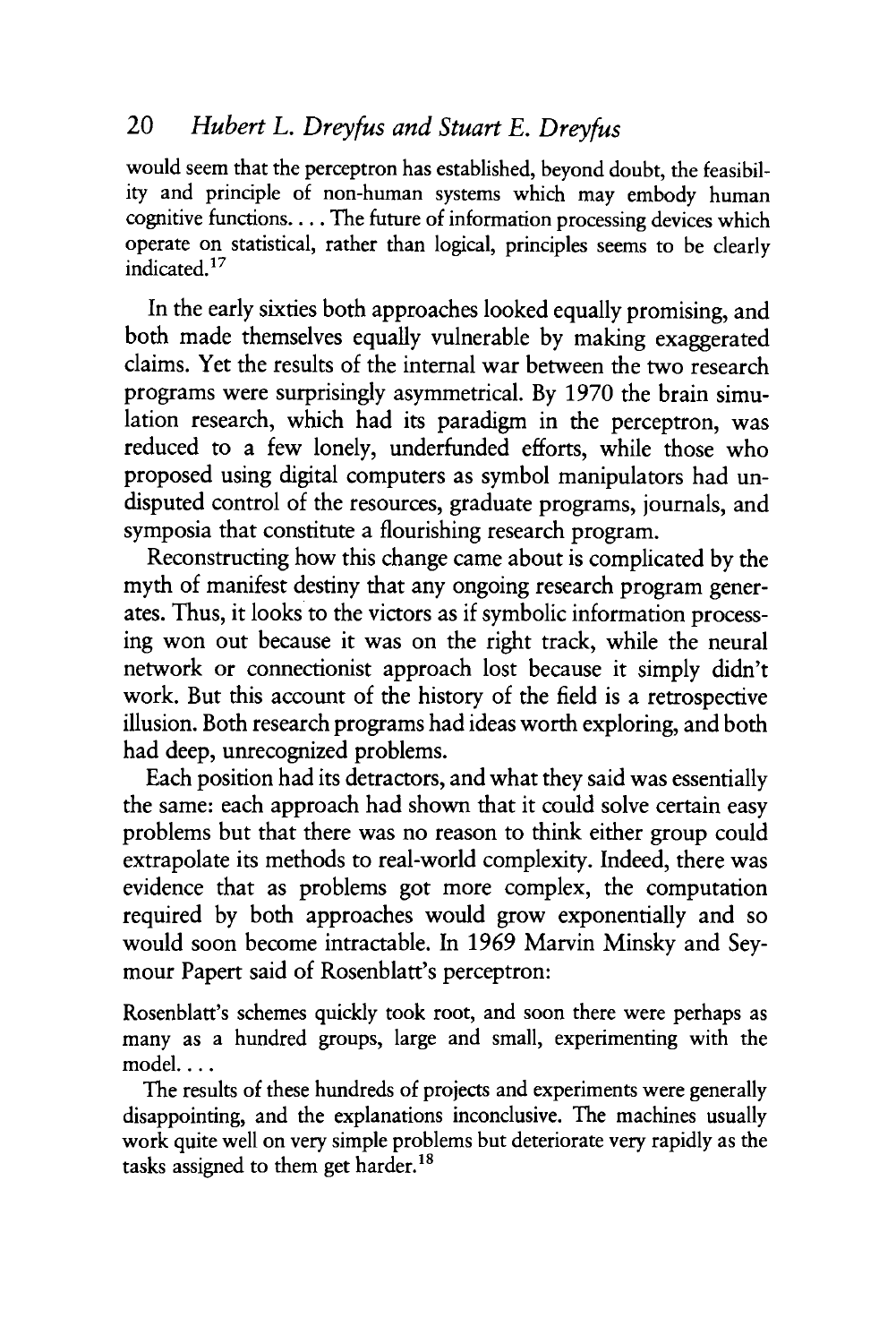Three years later, on James Lighthing, after reviewing work using heuristic programs such as Simon's and Minsky's, reached a strik ingly similar negative conclusion:

Most workers in AI research and in related fields confess to a pronounced feeling of disappointment in what has been achieved in the past 25 years. Workers entered the field around 1950, and even around 1960, with high hopes that are very far from having been realized in 1972. In no part of the  $\frac{1}{2}$  h  $\frac{1}{2}$  having the real in  $\frac{1}{2}$  having been realized in 1972. In no part of the field have the discoveries made so far produced the major impact that was then promised....<br>[O]ne rather general cause for the disappointments that have been

experienced: failure to recognize the implications of the 'combinatorial explosion'. This is a general obstacle to the construction of  $a \dots$  system on a large knowledge base which results from the explosive growth of any combinatorial expression, representing numbers of possible ways of group combinatorial expression, representing numbers of possible ways of group ing elements of the knowledge base according to particular rules, as the base's size increases.19

As David Rumelhart and David Zipser have succinctly summed it up,<br>"Combinatorial explosion catches you sooner or later, although sometimes in different ways in parallel than in serial."<sup>20</sup> Both sides had, as Jerry Fodor once put it, walked into a game of threedimensional chess, thinking it was tick-tack-toe. Why then, so early in the game, with so little known and so much to learn, did one team of researchers triumph at the total expense of the other? Why, at this crucial branchpoint, did the symbolic representation project become the only game in town?

Everyone who knows the history of the field will be able to point to the proximal cause. About 1965, Minsky and Papert, who were running a laboratory at MIT dedicated to the symbol-manipulation approach and therefore competing for support with the perceptron projects, began circulating drafts of a book attacking the idea of the projects, began circulating drafts of a book attacking the idea of the perceptron. In the book they made clear their scientific position:

Perceptrons have been widely publicized as "pattern recognition" or "learning" machines and as such have been discussed in a large number of  $\frac{1}{\sqrt{1 + \frac{1}{\sqrt{1 + \frac{1}{\sqrt{1 + \frac{1}{\sqrt{1 + \frac{1}{\sqrt{1 + \frac{1}{\sqrt{1 + \frac{1}{\sqrt{1 + \frac{1}{\sqrt{1 + \frac{1}{\sqrt{1 + \frac{1}{\sqrt{1 + \frac{1}{\sqrt{1 + \frac{1}{\sqrt{1 + \frac{1}{\sqrt{1 + \frac{1}{\sqrt{1 + \frac{1}{\sqrt{1 + \frac{1}{\sqrt{1 + \frac{1}{\sqrt{1 + \frac{1}{\sqrt{1 + \frac{1}{\sqrt{1 + \frac{1}{\sqrt{1 + \frac{1}{\sqrt{1 + \frac{1}{\sqrt{1 +$  $\frac{1}{2}$  is writing ... is without scientific value. $21$ 

But their attack was also a philosophical crusade. They rightly saw that traditional reliance on reduction to logical primitives was being challenged by a new holicm. challenged by a new holism: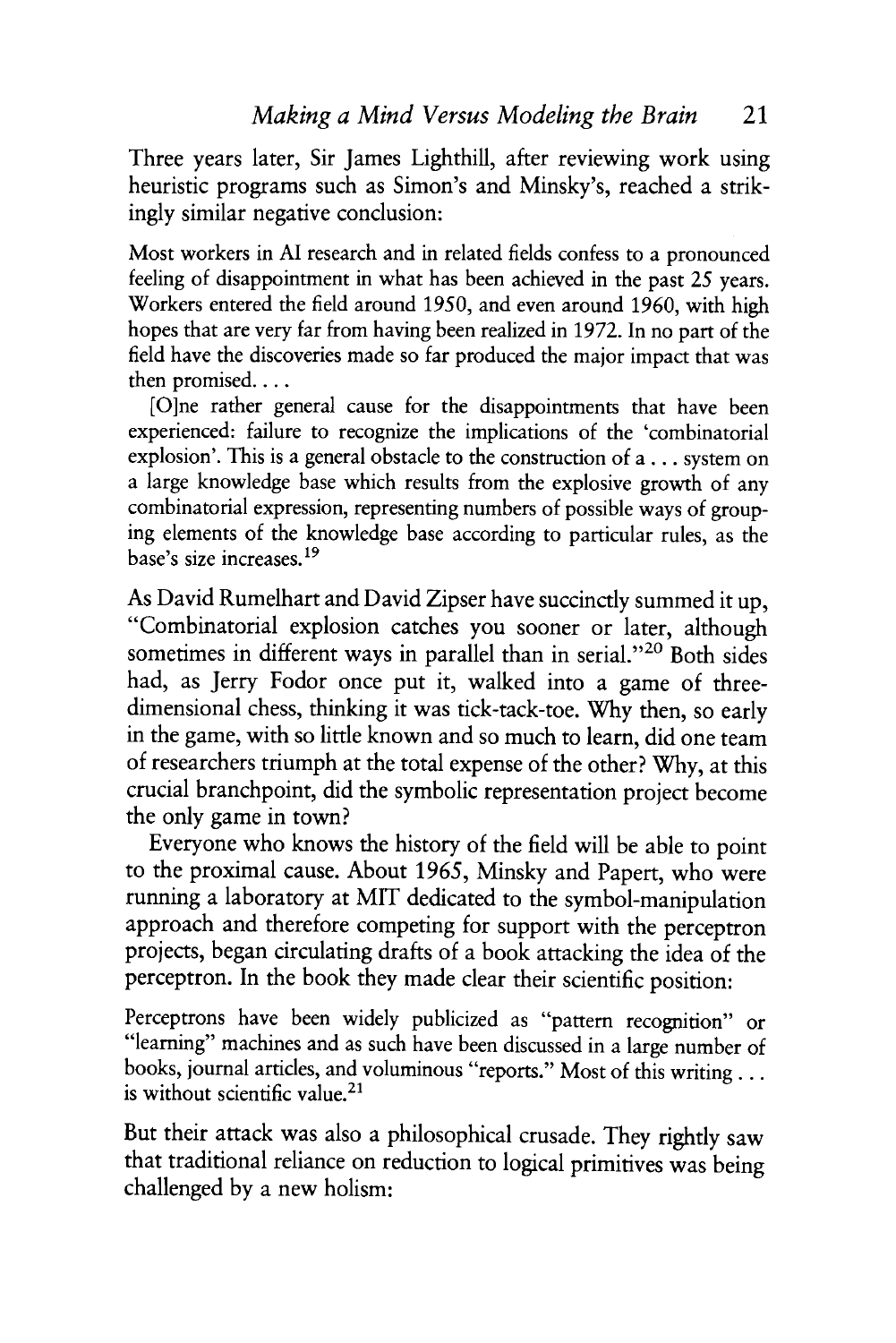Both of the present authors (first independently and later together) became to be the first shadows of a "holistic" or "Gestalt" misconception that would threaten to haunt the fields of engineering and artificial intelligence as would threaten to haunt the fields of engineering and artificial intelligence as it had earlier haunted biology and psychology.22

They were quite right. Artificial neural nets may, but need not, allow an interpretation of their hidden nodes<sup>\*</sup> in terms of features a human being could recognize and use to solve the problem. While neural network modeling itself is committed to neither view, it can be demonstrated that association does not *require* that the hidden nodes be interpretable. Holists like Rosenblatt happily assumed that indibe interpretable. Holists like Rosenblatt happily assumed that indi vidual nodes or patterns of nodes were not picking out fixed features of the domain.<br>Minsky and Papert were so intent on eliminating all competition,

 Minsky and Papert were so intent on eliminating all competition, and so secure in the atomistic tradition that runs from Descartes to early Wittgenstein, that their book suggests much more than it actually demonstrates. They set out to analyze the capacity of a one-layer perceptron,<sup>†</sup> while completely ignoring in the mathematical portion of their book Rosenblatt's chapters on multilayer machines and his proof of the convergence of a probabilistic learning chines and his proof of the convergence of a probabilistic learning algorithm based on back propagation\* of errors. Theorems to Rumelhart and McClelland,

Minsky and Papert set out to show which functions can and cannot be computed by [one-laver] machines. They demonstrated, in particular, that such perceptrons are unable to calculate such mathematical functions as parity (whether an odd or even number of points are on in the retina) or the topological function of connectedness (whether all points that are on are connected to all other points that are on either directly or via other points that are also on) without making use of absurdly large numbers of predicates. The analysis is extremely elegant and demonstrates the imporprediction. The analysis is extremely engine and demonstrates the importance of tance of a mathematical approach to analyzing computational systems.24

 <sup>\*</sup> Hidden nodes are nodes that neither directly detect the input to the net nor constitute its strengths to the nodes detecting the input and those constituting the output.

 $\frac{1}{2}$  strengths to the nodes detection of the nodes while multilayer networks de  $\frac{1}{\sqrt{2}}$  one-layer network has no interest nodes, while  $\frac{1}{\sqrt{2}}$ 

nodes.<br>‡ Back propagation of errors requires recursively computing, starting with the output nodes, the effects of changing the strengths of connections on the difference between the desired output the effects of changing the strengths of changing the directions of connections of connections of connections of the desired output of the direction of the direction of the direction of the direction of the direction of th and the output produced by an input. The weights are then adjusted and  $\theta$ the difference.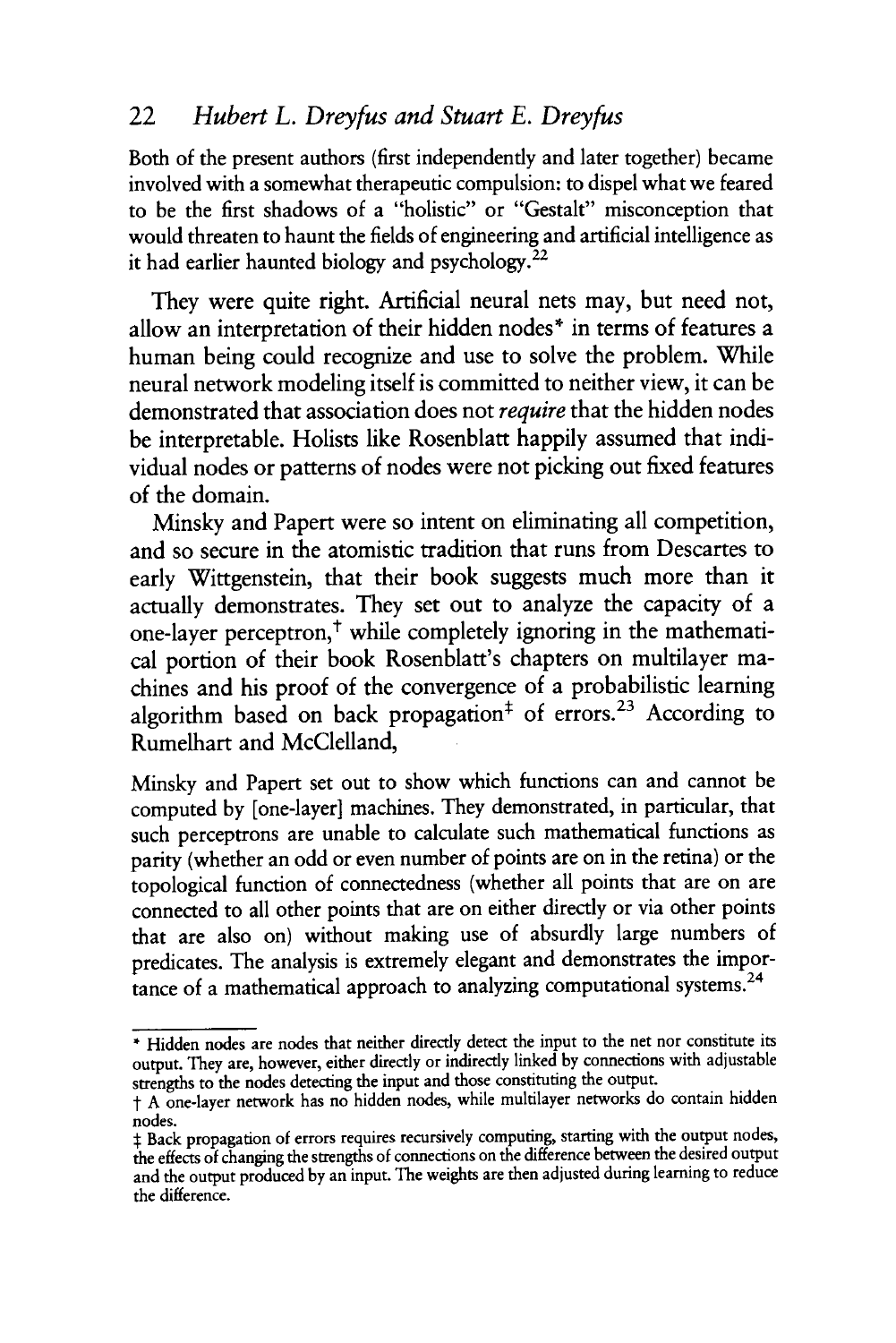But the implications of the analysis are quite limited. Rumelhart and McClelland continue:

Essentially ... although Minsky and Papert were exactly correct in their analysis of the *one-layer perceptron*, the theorems don't apply to systems which are even a little more complex. In particular, it doesn't apply to which are even a little more complex. In particular, it doesn't apply to multilayer systems nor to systems that allow recuback loops.

Yet in the conclusion to *Perceptrons*, when Minsky and Papert ask<br>themselves the question, Have you considered perceptrons with many layers? they give the impression, while rhetorically leaving the many layers? they give the impression, while rhetorically leaving the question open, of having settled it:

Well, we have considered Gamba machines, which could be described as "two layers of perceptron." We have not found (by thinking or by studying the literature) any other really interesting class of multilayered machine, at least none whose principles seem to have a significant relation to those of the perceptron....  $\bar{W}$  e consider it to be an important research problem to perceptron.... [W]e consider it to be an important research problem to elucidate (or reject) our intuitive judgment that the extension is sterile.26

Their attack on gestalt thinking in AI succeeded beyond their wildest dreams. Only an unappreciated few, among them Stephen Grossberg, James A. Anderson, and Teuvo Kohonen, took up the "important research problem." Indeed, almost everyone in AI as- "important research problem." Indeed, almost everyone in AI as sumed that neural nets had been laid to rest forever. Rumelhart and McClelland note:

 Minsky and Papert's analysis of the limitations of the one-layer perceptron, approach in artificial intelligence, was enough to suggest to a large number of workers in the field that there was no future in perceptron-like compu- $\frac{1}{2}$  where  $\frac{1}{2}$  that the field that the field that the field that the field that the field that the field that the field that the field that the field that the field that the field that the field that the field tational devices for artificial intelligence and cognitive psychology.27

But why was it enough? Both approaches had produced some promising work and some unfounded promises.<sup>28</sup> It was too early to close accounts on either approach. Yet something in Minsky and Papert's book struck a responsive chord. It seemed AI workers shared the quasi-religious philosophical prejudice against holism that motivated the attack. One can see the power of the tradition, for example, in Newell and Simon's article on physical symbol systems. The article begins with the scientific hypothesis that the mind and the computer begins with the scientific hypothesis that the mind and the computer are intelligent by virtue of manipulating discrete symbols, but it en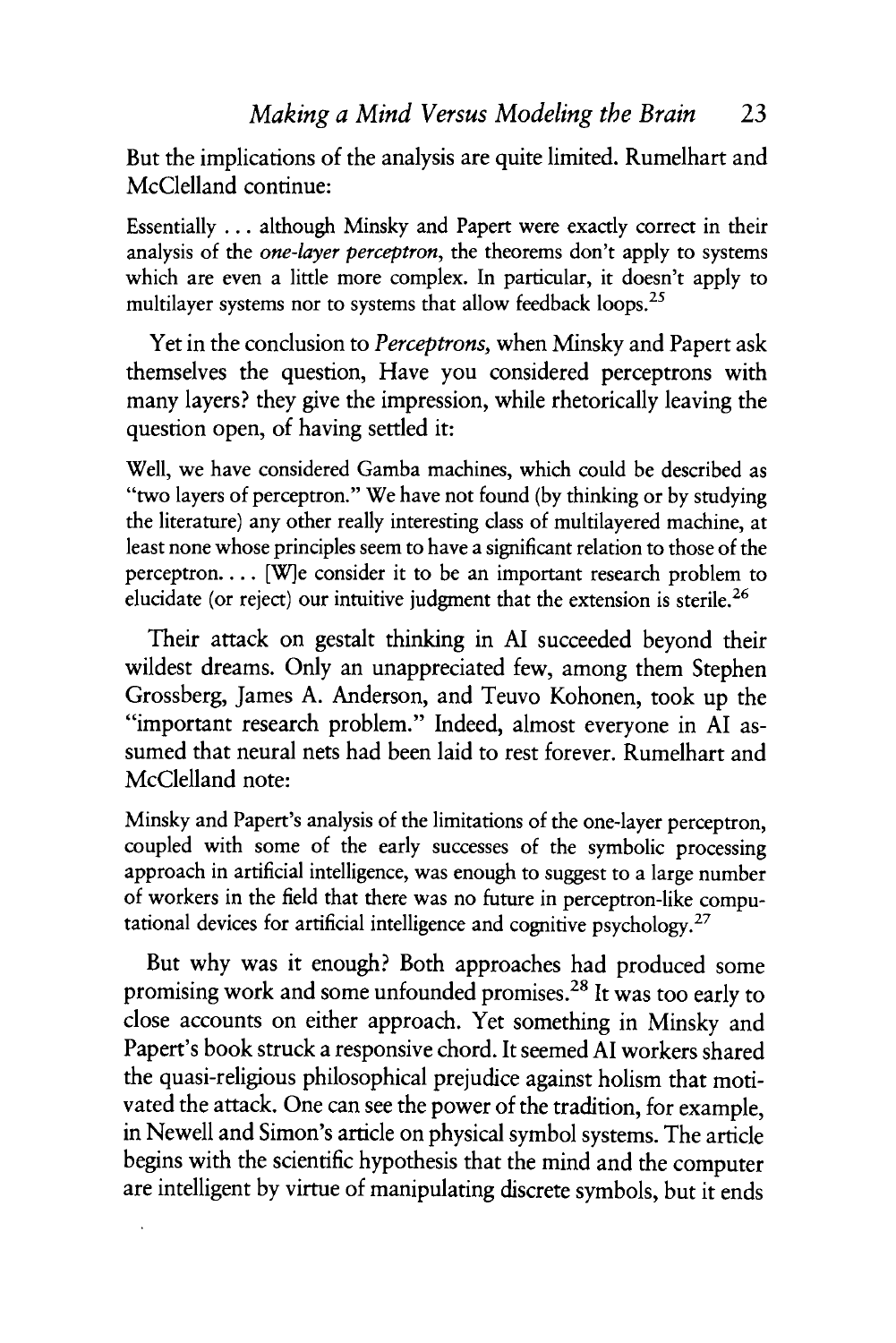with a revelation: "The study of logic and computers has revealed to us that intelligence resides in physical-symbol systems."<sup>29</sup>

Holism could not compete with such intense philosophical convictions. Rosenblatt was discredited along with the hundreds of less responsible network research groups that his work had encouraged. His research money dried up, and he had trouble getting his work published. By 1970, as far as AI was concerned, neural nets were dead. In his history of AI, Newell says the issue of symbols versus numbers "is certainly not alive now and has not been for a long  $time$ ."<sup>30</sup> Rosenblatt is not even mentioned in John Haugeland's or Margaret Boden's histories of the AI field.<sup>31</sup>

But blaming the rout of the connectionists on an antiholistic prejudice is too simple. There was a deeper way philosophical assumptions influenced intuition and led to an overestimation of the importance of the early symbol-processing results. The way it looked at the time was that the perceptron people had to do an immense amount of mathematical analysis and calculating to solve even the most simple problems of pattern recognition, such as discriminating horizontal from vertical lines in various parts of the receptive field, while the symbol-manipulating approach had relatively effortlessly solved hard problems in cognition, such as proving theorems in logic and solving combinatorial puzzles. Even more important, it seemed that given the computing power available at the time, the neural net researchers could do only speculative neuroscience and psychology, while the simple programs of symbolic representationists were on their way to being useful. Behind this way of sizing up the situation was the assumption that thinking and pattern recognition are two distinct domains and that thinking is the more important of the two. distinct domains and that thinking is the more important of the two. As we shall see later in our discussion of the commonsense knowledge problem, to look at things this way is to ignore both the preeminent role of pattern discrimination in human expertise and also the background of commonsense understanding that is presupposed in everyday real-world thinking. Taking account of this background may well require pattern recognition.

This thought brings us back to the philosophical tradition. It was not just Descartes and his descendants who stood behind symbolic information processing, but all of Western philosophy. According to Heidegger, traditional philosophy is defined from the start by its Heideger, traditional philosophy is defined from the start by its focusing on facts in the world while "passing over" the world as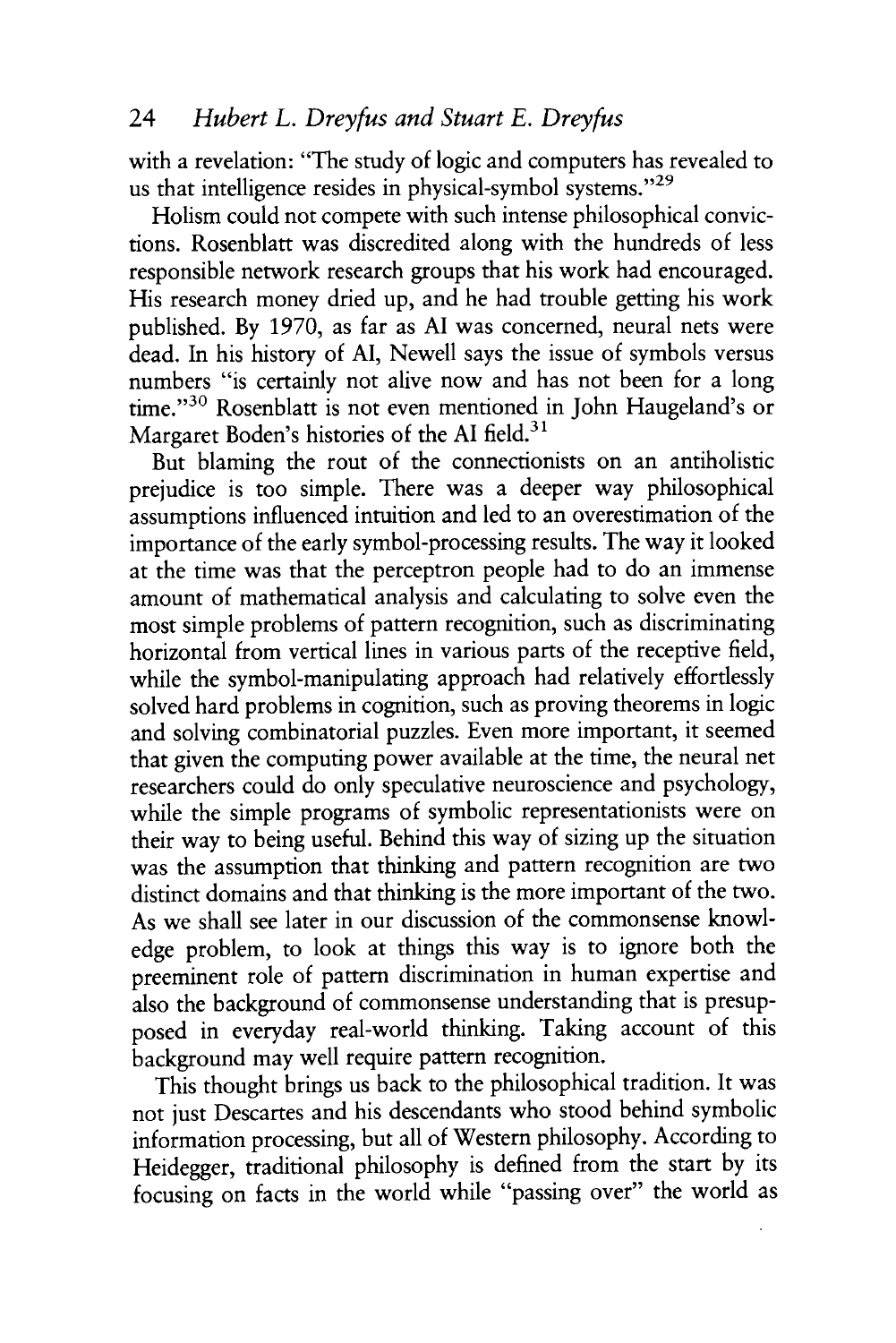such.<sup>32</sup> This means that philosophy has from the start systematically ignored or distorted the everyday context of human activity.<sup>33</sup> The branch of the philosophical tradition that descends from Socrates through Plato, Descartes, Leibniz, and Kant to conventional AI takes it for granted, in addition, that understanding a domain consists in having a *theory* of that domain. A theory formulates the relationships among objective, *context-free* elements (simples, primitives, features, attributes, factors, data points, cues, etc.) in terms of abstract principles (covering laws, rules, programs, etc.). principles (covering laws, rules, programs, etc.).

 Plato held that in theoretical domains such as mathematics and perhaps ethics, thinkers apply explicit, context-free rules or theories they have learned in another life, outside the everyday world. Once learned, such theories function in this world by controlling the thinker's mind, whether he or she is conscious of them or not. Plato's account did not apply to everyday skills but only to domains in which there is a priori knowledge. The success of theory in the natural sciences, however, reinforced the idea that in any orderly domain sciences, however, reinforced the idea that in any orderly domain there must be some set of context-free elements and some abstract relations among those elements that account for the order of that domain and for man's ability to act intelligently in it. Thus, Leibniz boldly generalized the rationalist account to all forms of intelligent boldly generalized the rationalist account to all forms of intelligent activity, even everyday practice:

 [T]he most important observations and turns of skill in all sorts of trades passing from theory to practice we desire to accomplish something. Of course, we can also write up this practice, since it is at bottom just another course, we can also write up this practice, since it is at bottom just another  $t_{\text{m}}$  and  $t_{\text{m}}$  complex and particular- $\ldots$  [italics added]

 The symbolic information-processing approach gains its assurance from this transfer to all domains of methods that have been devel oped by philosophers and that are successful in the natural sciences.<br>Since, in this view, any domain must be formalizable, the way to do AI in any area is obviously to find the context-free elements and principles and to base a formal, symbolic representation on this theoretical analysis. In this vein Terry Winograd describes his AI theoretical analysis. In this vein Terry Winograd describes his AI work in terms borrowed from physical science.

 $W_{\rm eff}$  are concerned with developing a formalism,  $W_{\rm eff}$  and  $W_{\rm eff}$  is  $W_{\rm eff}$  and  $W_{\rm eff}$  and  $W_{\rm eff}$  are  $W_{\rm eff}$  and  $W_{\rm eff}$  and  $W_{\rm eff}$  are  $W_{\rm eff}$  and  $W_{\rm eff}$  and  $W_{\rm eff}$  are  $W_{\rm eff}$  and  $W_{\rm eff}$  are which to describe ... knowledge. We seek the "atoms" and "particles" of which it is built, and the "forces" that act on it.  $35$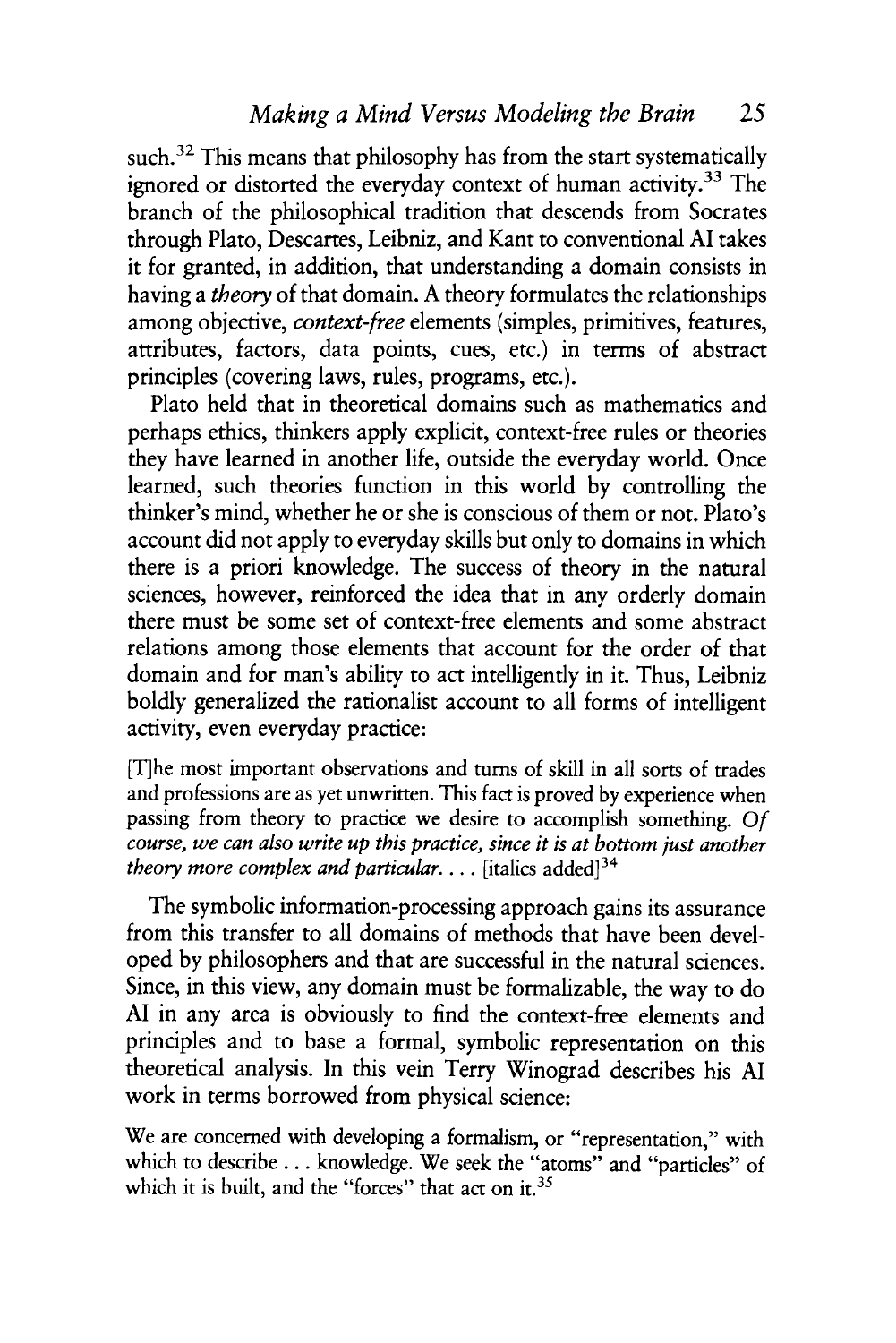No doubt theories about the universe are often built up gradually<br>by modeling relatively simple and isolated systems and then making the model gradually more complex and integrating it with models of other domains. This is possible because all the phenomena are presumably the result of the lawlike relations between what Papert and Minsky call "structural primitives." Since no one argues for atomistic reduction in AI, it seems that AI workers just implicitly assume that the abstraction of elements from their everyday context. which defines philosophy and works in natural science, must also work in AI. This assumption may well account for the way the physical symbol system hypothesis so quickly turned into a revelation physical symbol system hypothesis so quickly turned into a revelation and for the ease with which Papert and Minsky's book triumphed over the holism of the perceptron.<br>Teaching philosophy at MIT in the mid-sixties, one of us—

Hubert—was soon drawn into the debate over the possibility of AI. It was obvious that researchers such as Newell, Simon, and Minsky were the heirs to the philosophical tradition. But given the conclusions of the later Wittgenstein and the early Heidegger, that did not seem to be a good omen for the reductionist research program. Both these thinkers had called into question the very tradition on which symbolic information processing was based. Both were holists, both were struck by the importance of everyday practices, and both held that one could not have a theory of the everyday world.

It is one of the ironies of intellectual history that Wittgenstein's devastating attack on his own Tractatus, his Philosophical Investigations,  $36$  was published in 1953, just as AI took over the abstract, atomistic tradition he was attacking. After writing the Tractatus, Wittgenstein spent years doing what he called phenomenology<sup>37</sup>—looking in vain for the atomic facts and basic objects his theory required. He ended by abandoning his Tractatus and all rationalistic philosophy. He argued that the analysis of everyday situations into facts and rules (which is where most traditional philosophers and AI researchers think theory must begin) is itself only meaningful in some context and for some purpose. Thus. the elements chosen already reflect the goals and purposes for which they are carved out. When we try to find the ultimate context-free. purpose-free elements, as we must if we are going to find the primitive symbols to feed a computer, we are in effect trying to free primitive symbols to recall a computer, we are  $\frac{1}{\sqrt{2}}$ aspects of our experience of just that pragmatic organization which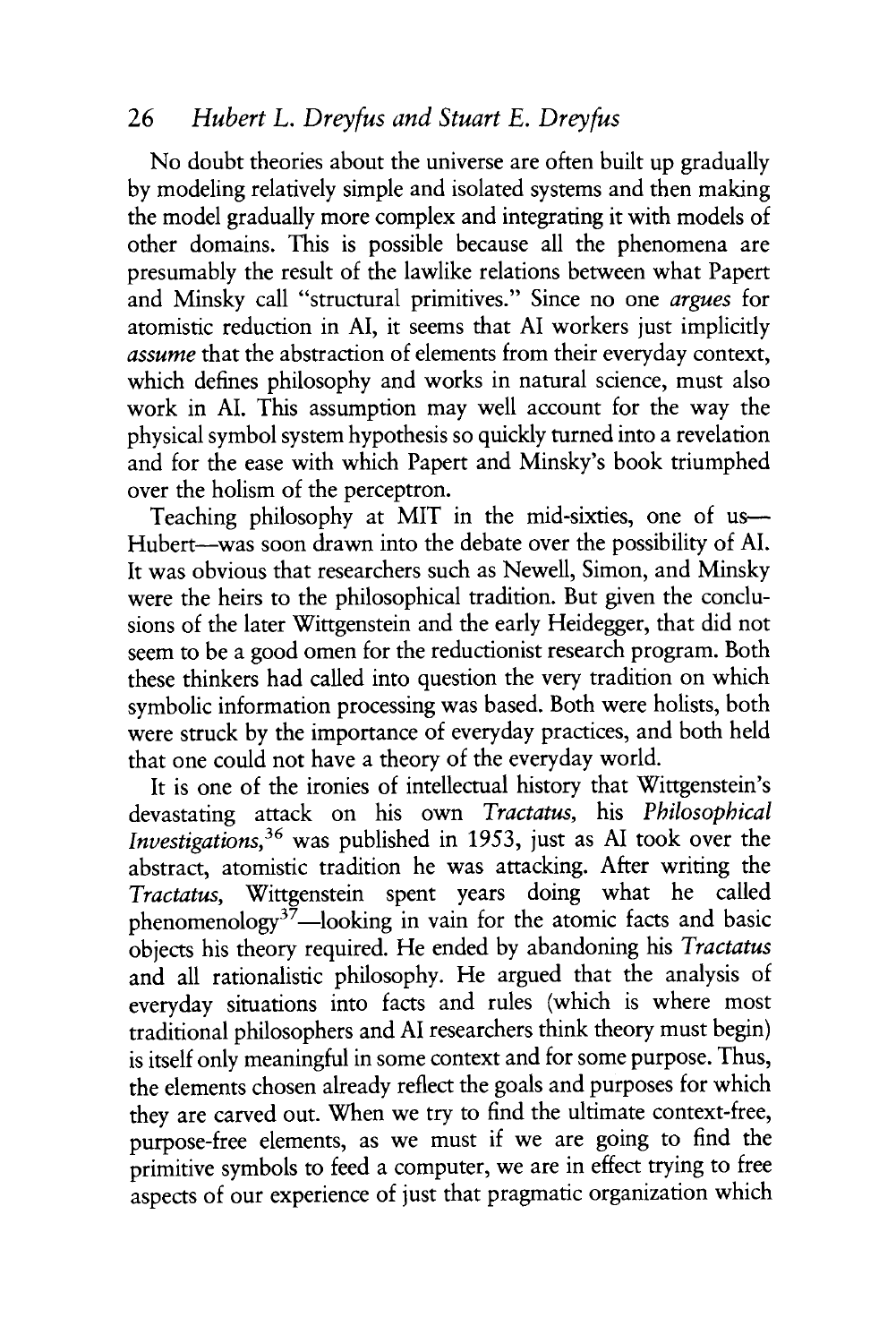makes it possible to use them intelligently in coping with everyday

In the Philosophical Investigations Wittgenstein directly criticized In the Philosophical Investigations with general directly criticized the logical atomism of the Tractatus:

"What lies behind the idea that names really signify simples"?—Socrates says in the *Theaetetus:* "If I make no mistake, I have heard some people say this: there is no definition of the primary elements-so to speak-out of which we and everything else are composed.  $\dots$  But just as what consists of these primary elements is itself complex, so the names of the elements become descriptive language by being compounded together." Both Russell's 'individuals' and my 'objects' (Tractatus Logico-Philosophicus) were such primary elements. But what are the simple constituent parts of which such primary elements. But which are the simple constituent parts of which reality is composed? ... It makes no sense at all to speak absolutely of 'simple parts of a chair.'38

 Already, in the 1920s, Martin Heidegger had reacted in a similar way against his mentor, Edmund Husserl, who regarded himself the culmination of the Cartesian tradition and was therefore the grandfather of AI.<sup>39</sup> Husserl argued that an act of consciousness, or noesis, does not on its own grasp an object; rather, the act has intentionality (directedness) only by virtue of an "abstract form," or meaning, in the noema correlated with the act.<sup>40</sup>

This meaning, or symbolic representation, as conceived by Husserl, is a complex entity that has a difficult job to perform. In Ideas Pertaining to a Pure Phenomenology,<sup>41</sup> Husserl bravely tried to explain how the noema gets the job done. Reference is provided by "predicate-senses," which, like Fregean Sinne, just have the remarkable property of picking out objects' atomic properties. These predicates are combined into complex "descriptions" of complex objects, as in Russell's theory of descriptions. For Husserl, who was close to Kant on this point, the noema contains a hierarchy of strict rules. Since Husserl thought of intelligence as a context-determined, goaldirected activity, the mental representation of any type of object had to provide a context, or a "horizon" of expectations or "predelineations" for structuring the incoming data: "a rule governing possible other consciousness of [the object] as identical-possible, as exemplifying essentially predelineated types."<sup>42</sup> The noema must contain a rule describing all the features that can be expected with certainty in rule describing all the features that can be expected with certainty exploring a certain type of object?features that remain "inviolably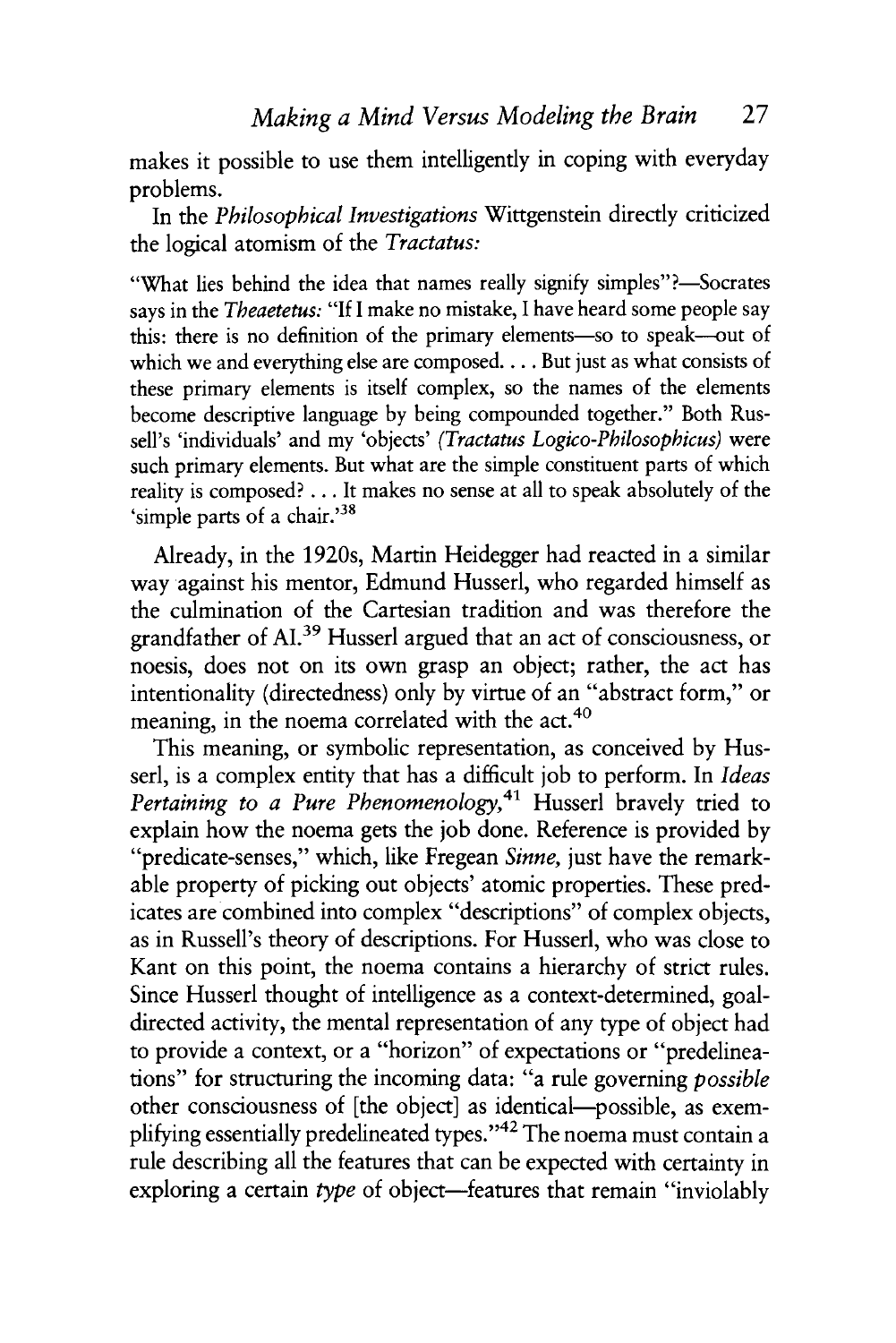the same: as long as the objectivity remains intended as *this* one and of this kind." $43$  The rule must also prescribe predelineations of properties that are possible, but not necessary, features of this type of obiect: "Instead of a completely determined sense, there is always, therefore, a frame of empty sense...."  $44$ 

In 1973 Marvin Minsky proposed a new data structure, remark-In 1973 Marvin Minsky proposed a new data structure, remarkably similar to Husserl's, for representing everyday knowledge

 A frame is a data-structure for representing a stereotyped situation, like being in a certain kind of living room, or going to a child's birthday party....<br>We can think of a frame as a network of nodes and relations. The top

levels of a frame are fixed, and represent things that are always true about the supposed situation. The lower levels have many *terminals*—slots that must be filled by specific instances or data. Each terminal can specify conditions its assignments must meet....

Much of the phenomenological power of the theory hinges on the inclusion of expectations and other kinds of presumptions. A frame's  $\frac{1}{1}$  inclusion of expectations and other kinds of presumptions. A frame terminals are normally already filled with "default" assignments.45

In Minsky's model of a frame, the "top level" is a developed version of what, in Husserl's terminology, remains "inviolably the same" in the representation, and Husserl's predelineations have become "default assignments"-additional features that can normally be expected. The result is a step forward in AI techniques from a passive model of information processing to one that tries to take a passive model of information processing to one that tries to take account of the interactions between a knower and the world. task of AI thus converges with the task of transcendental phenomenology. Both must try in everyday domains to find frames constructed from a set of primitive predicates and their formal relations.

Heidegger, before Wittgenstein, carried out, in response to Husserl, a phenomenological description of the everyday world and everyday objects like chairs and hammers. Like Wittgenstein, he found that the everyday world could not be represented by a set of context-free elements. It was Heidegger who forced Husserl to face precisely this problem by pointing out that there are other ways of "encountering" things than relating to them as objects defined by a set of predicates. When we use a piece of equipment like a hammer, Heidegger said, we actualize a skill (which need not be represented in  $\frac{1}{1}$   $\frac{1}{1}$   $\frac{1}{1}$   $\frac{1}{2}$   $\frac{1}{2}$   $\frac{1}{2}$   $\frac{1}{2}$   $\frac{1}{2}$   $\frac{1}{2}$   $\frac{1}{2}$   $\frac{1}{2}$   $\frac{1}{2}$   $\frac{1}{2}$   $\frac{1}{2}$   $\frac{1}{2}$   $\frac{1}{2}$   $\frac{1}{2}$   $\frac{1}{2}$   $\frac{1}{2}$   $\frac{1}{2}$   $\frac{1}{2}$   $\frac{1}{2}$  the mind) in the context of a socially organized nexus of equipment.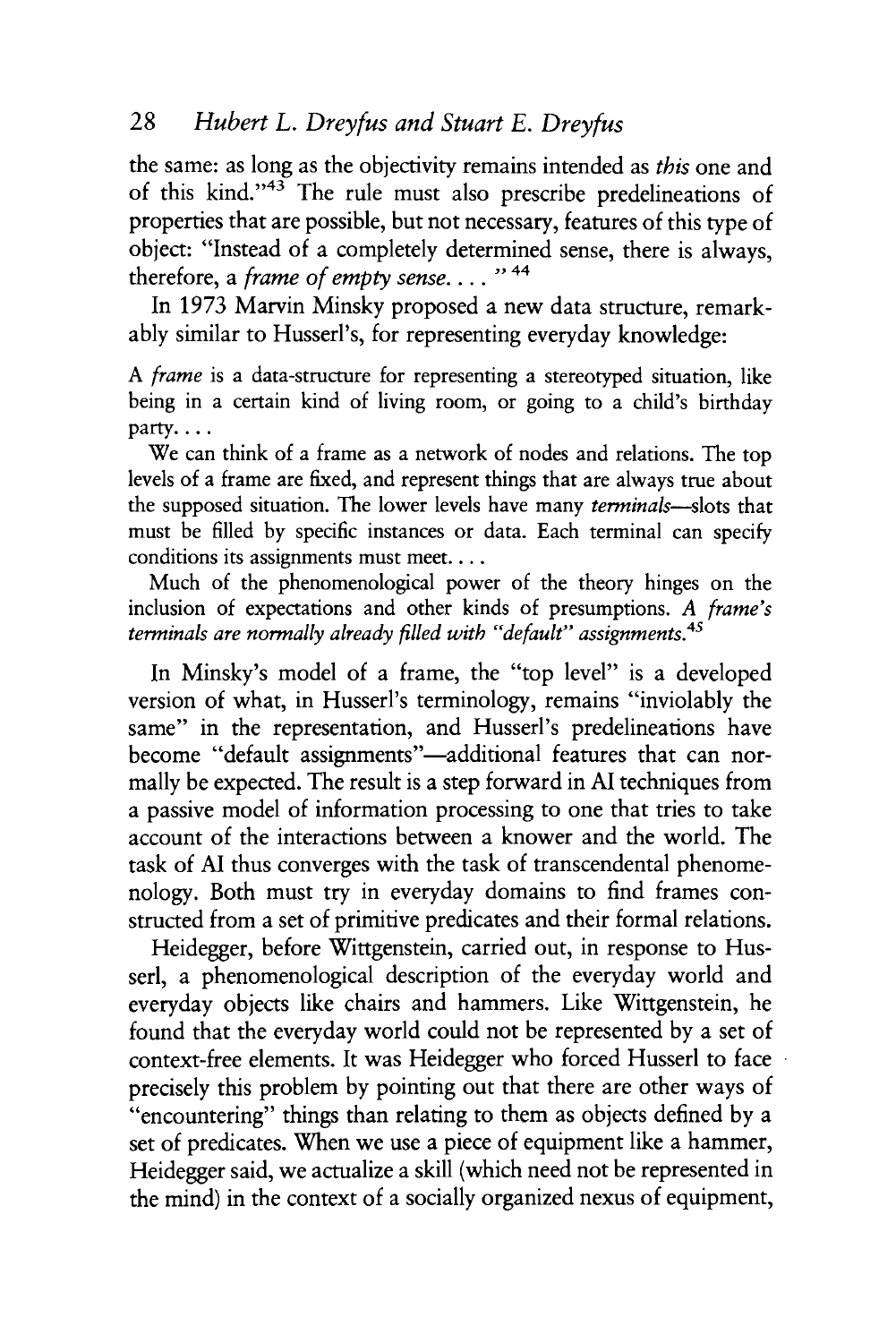purposes, and human roles (which need not be represented as a set of facts). This context, or world, and our everyday ways of skillful coping in it, which Heidegger called "circumspection," are not something we think but part of our socialization, which forms the something we *think* but part of our socialization, which forms the way we are. Hendegger concluded:

The context . . . can be taken formally in the sense of a system of relations.<br>But . . . [t]he phenomenal content of these 'relations' and 'relata' . . . is such that they resist any sort of mathematical functionalization; nor are they merely something thought, first posited in an 'act of thinking'. They are merely something thought, first posited in an 'act of thinking'. They are rather relationships in which concernful circumspection as such already dwells.46

This defines the splitting of the ways between Husserl and AI on the one hand and Heidegger and the later Wittgenstein on the other. The crucial question becomes, Can there be a theory of the everyday world as rationalist philosophers have always held? Or is the commonsense background rather a combination of skills, practices, discriminations, and so on, which are not intentional states and so,  $a$ fortiori, do not have any representational content to be explicated in for  $f(x) = \frac{1}{x} + \frac{1}{x}$ terms of elements and rule

By making a move that was soon to become familiar in AI circles,<br>Husserl tried to avoid the problem Heidegger posed. Husserl claimed that the world, the background of significance, the everyday context. was merely a very complex system of facts correlated with a complex system of beliefs, which, since they have truth conditions, he called validities. One could, in principle, he held, suspend one's dwelling in the world and achieve a detached description of the human belief system. One could thus complete the task that had been implicit in philosophy since Socrates: one could make explicit the beliefs and philosophy since Socrates: one could make explicit the beliefs and principles underlying all intelligent behavior. As Husserl put it,

[E]ven the background . . . of which we are always concurrently conscious but which is momentarily irrelevant and remains completely unnoticed, still  $\epsilon$  is momentarily irrelevant and remains completely unnoticed, still is more integrated, still in  $\frac{1}{2}$ functions according to its implicit validities.47

Since he firmly believed that the shared background could be made explicit as a belief system, Husserl was ahead of his time in raising the question of the possibility of AI. After discussing the possibility that a formal axiomatic system might describe experience and pointing a formal axiomatic system might describe experience and point out that such a system of axioms and primitives?at least as we know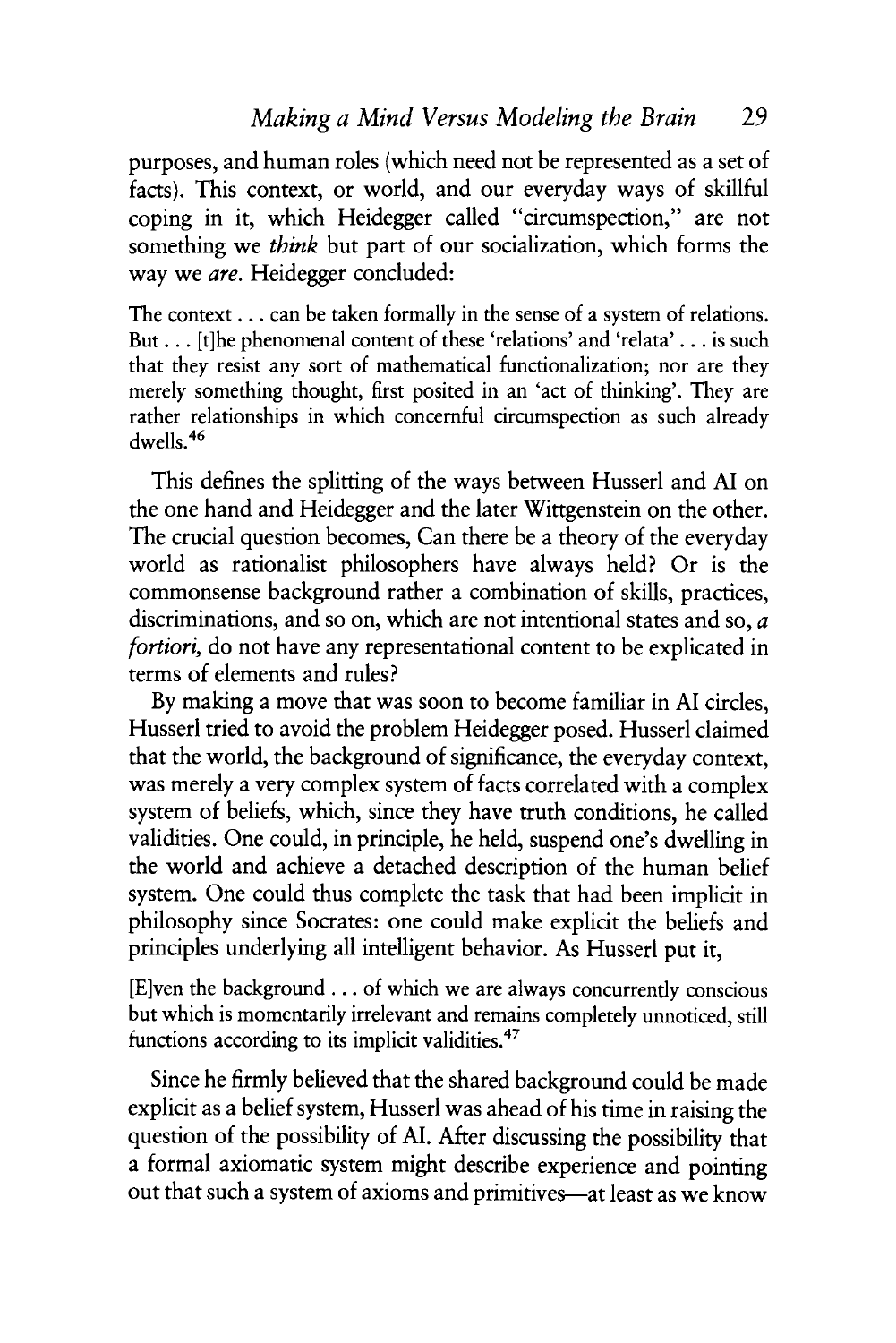it in geometry—could not describe everyday shapes such as "scalloped" and "lens-shaped," Husserl left open the question whether these everyday concepts could nonetheless be formalized. (This was like raising and leaving open the AI question whether one can like raising and leaving open the AI question whether one can axiomatize commonsense physics.) Taking up Leibniz's dream of a mathesis of all experience, Husserl added:

The pressing question is ... whether there could not be ... an idealizing procedure that substitutes pure and strict ideals for intuited data and that procedure that substitutes pure and strict ideals for intuited data and that would ... serve ... as the basic medium for a mathesis of experience.

But, as Heidegger predicted, the task of writing out a complete theoretical account of everyday life turned out to be much harder than initially expected. Husserl's project ran into serious trouble, and there are signs that Minsky's has too. During twenty-five vears of trying to spell out the components of the subject's representation of everyday objects. Husserl found that he had to include more and everyday objects, Husserl found that he had to include more and more of the subject's commonsense understanding of the everyday world:

To be sure, even the tasks that present themselves when we take single types of objects as restricted clues prove to be extremely complicated and always lead to extensive disciplines when we penetrate more deeply. That is the case, for example, with  $\ldots$  spatial objects (to say nothing of a Nature) as case, for example, with ... spatial objects (to say nothing of a rat such, of psycho-physical being and humanity as such, culture as

He spoke of the noema's "huge concreteness"<sup>50</sup> and of its "tre-<br>mendous complication,"<sup>51</sup> and he sadly concluded at the age of seventy-five that he was a perpetual beginner and that phenomenology was an "infinite task." $52$ 

There are hints in his paper "A Framework for Representing Knowledge" that Minsky has embarked on the same "infinite task" Knowledge" that Minsky has embarked on the same "infinite that eventually overwhelmed Tuss

Just constructing a knowledge base is a major intellectual research problem.... We still know far too little about the contents and structure of common-sense knowledge. A "minimal" common-sense system must "know" something about cause-effect, time, purpose, locality, process, and types of  $s$  something about cause-effect, time, purpose, and types of the types of  $\mathcal{L}$ knowledge.... We need a serious epistemological research effort area.53

To a student of contemporary philosophy, Minsky's naivete  $f$ aith are astonishing. Hussen's phenomenology was just such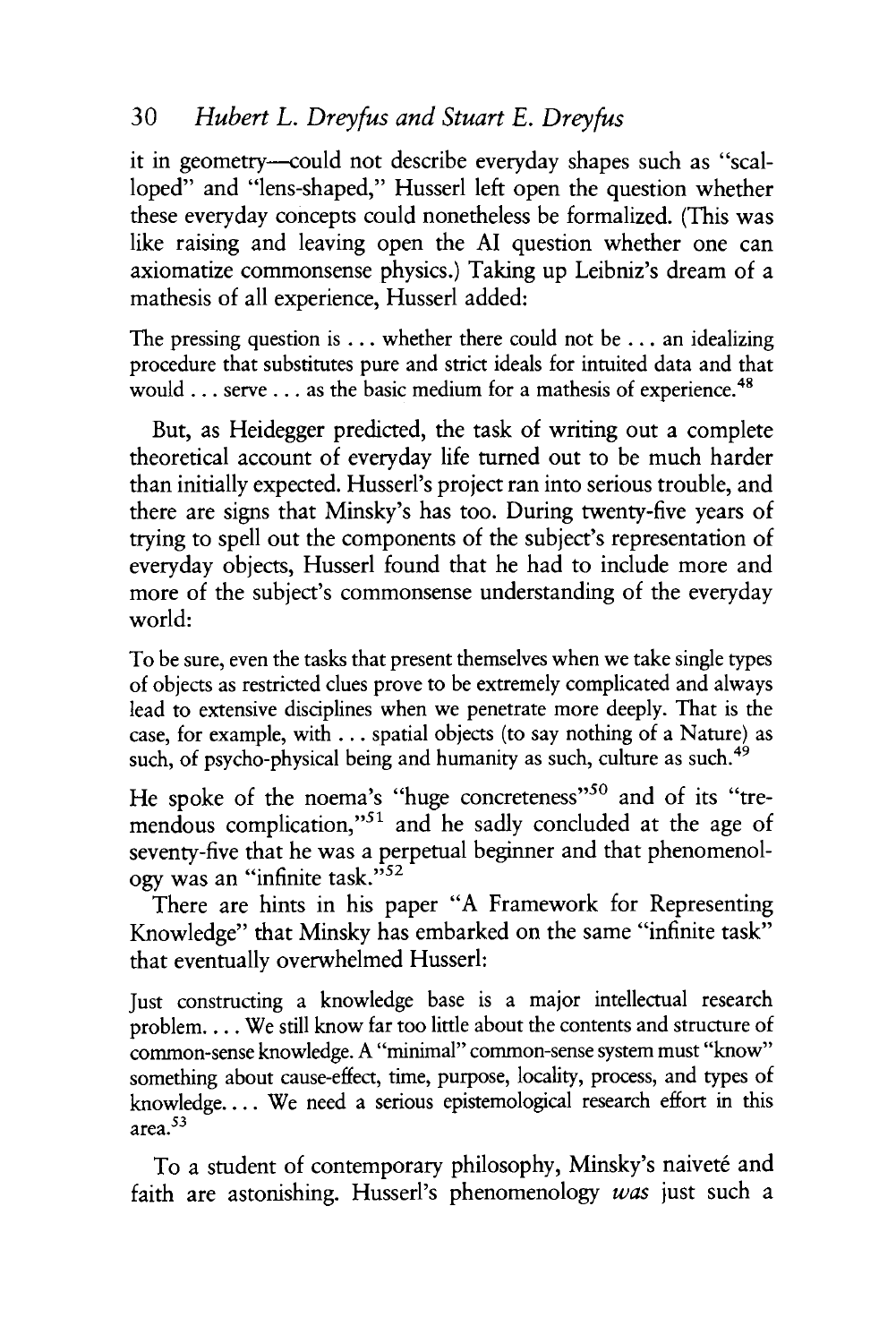research effort. Indeed, philosophers from Socrates through Leibniz<br>to early Wittgenstein carried on serious epistemological research in to early Wittgenstein carried on serious epistemological research in this area for two thousand years without notable success.

In the light of Wittgenstein's reversal and Heidegger's devastating critique of Husserl, one of us—Hubert—predicted trouble for symcritique of Husserl, one of us?Hubert?predicted trouble for sym bone information processing. As Newell notes in his mstory of AI, this warning was ignored:

 Dreyfus's central intellectual objection ... is that the analysis of the context is grounded in phenomenological philosophy. Unfortunately, this appears to be a nonissue as far as AI is concerned. The answers, refutations, and analyses that have been forthcoming to Dreyfus's writings have simply not analyses that have been forthcoming to Dreyfus's writings have simply not engaged this issue?which indeed would be a novel issue if it were to come to the fore.54

The trouble was, indeed, not long in coming to the fore, as the everyday world took its revenge on AI as it had on traditional philosophy. As we see it, the research program launched by Newell and Simon has gone through three ten-year stages. From 1955 to 1965 two research themes, representation and search, dominated the field then called "cognitive simulation." Newell and Simon showed. for example, how a computer could solve a class of problems with the general heuristic search principle known as means-end analysisnamely, to use any available operation that reduces the distance between the description of the current situation and the description of the goal. They then abstracted this heuristic technique and incorporated it into their General Problem Solver (GPS).

The second stage (1965–75), led by Marvin Minsky and Seymour Papert at MIT, was concerned with what facts and rules to represent. The idea was to develop methods for dealing systematically with knowledge in isolated domains called "microworlds." Famous programs written around 1970 at MIT include Terry Winograd's SHRDLU, which could obey commands given in a subset of natural language about a simplified "blocks-world," Thomas Evan's analogy problem program, David Waltz's scene analysis program, and Patrick Winston's program, which could learn concepts from examples.

The hope was that the restricted and isolated microworlds could be gradually made more realistic and combined so as to approach gradually made more realistic and combined so as to approa real-world understanding. But researchers confused two domains,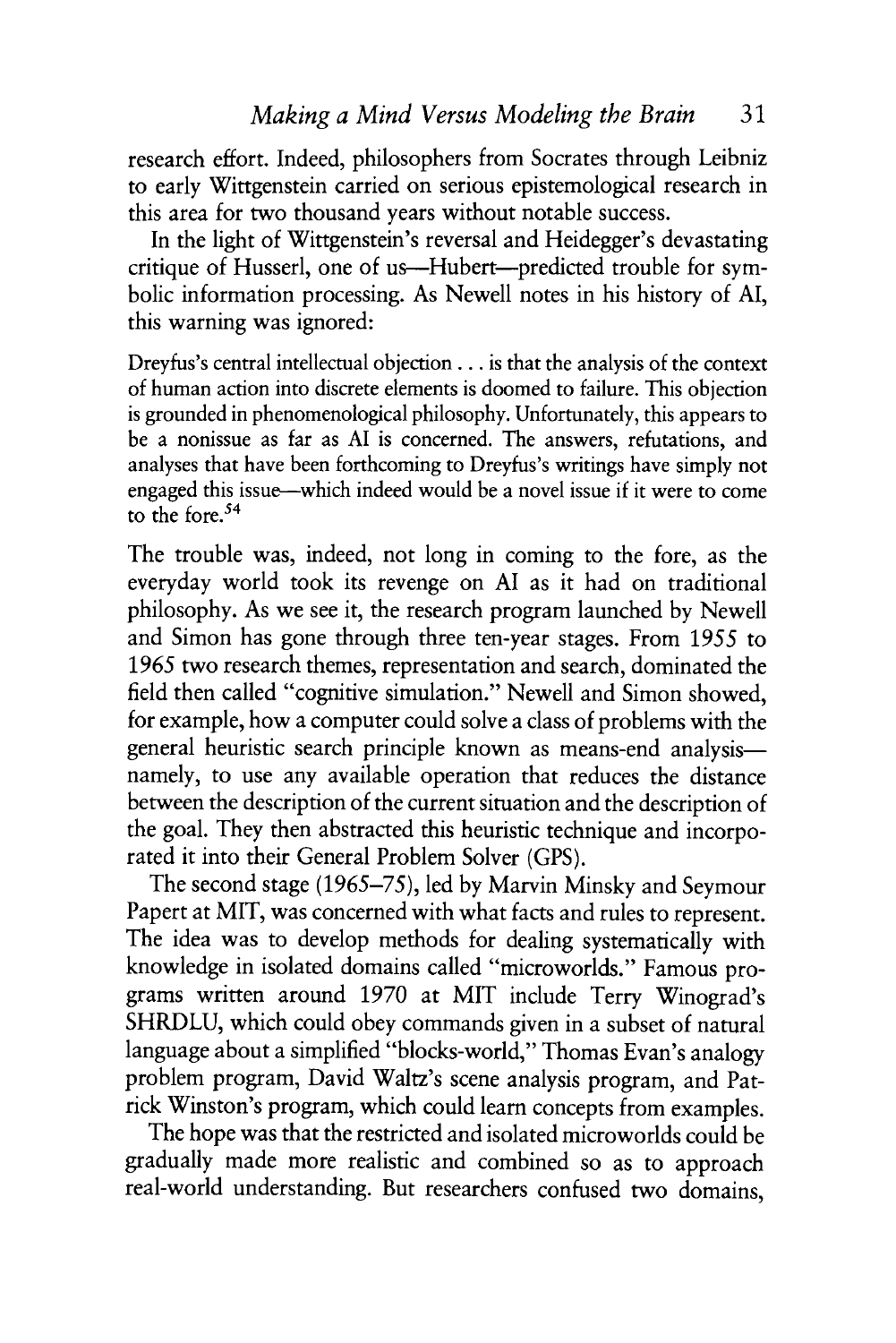which, following Heidegger, we shall distinguish as "universe" and "world." A set of interrelated facts may constitute a *universe*. like the physical universe, but it does not constitute a *world*. The latter, like the world of business, the world of theater, or the world of the physicist, is an organized body of objects, purposes, skills, and practices on the basis of which human activities have meaning or make sense. To see the difference, one can contrast the *meaningless* physical universe with the *meaningful* world of the discipline of physics. The world of physics, the business world, and the theater world make sense only against a background of common human concerns. They are local elaborations of the one commonsense world we all share. That is, subworlds are not related like isolable physical systems to the larger systems they compose but rather are local elaborations of a whole that they *presuppose*. Microworlds are not worlds but isolated meaningless domains, and it has gradually worlds but isolated meaningless domains, and it has gradually become clear that there is no way they could be combined and extended to arrive at the world of everyday life.<br>In its third stage, roughly from 1975 to the present, AI has been

wrestling with what has come to be called the commonsense knowledge problem. The representation of knowledge was always a central problem for work in AI, but the two earlier periods-cognitive simulation and microworlds--were characterized by an attempt to avoid the problem of commonsense knowledge by seeing how much could be done with as little knowledge as possible. By the middle 1970s, however, the issue had to be faced. Various data structures. such as Minsky's frames and Roger Schank's scripts, have been tried without success. The commonsense knowledge problem has kept AI from even beginning to fulfill Simon's prediction of twenty years ago from even beginning to fulfill operation of twenty years ago that "within twenty years machines" will be capable of doing any work a man can do."<sup>55</sup><br>Indeed, the commonsense knowledge problem has blocked all

progress in theoretical AI for the past decade. Winograd was one of the first to see the limitations of SHRDLU and all script and frame attempts to extend the microworlds approach. Having "lost faith" in AI, he now teaches Heidegger in his computer science course at Stanford and points out "the difficulty of formalizing the commonsense background that determines which scripts, goals and strategies sense background that determines which scripts, goals and strategies are relevant and how they interact.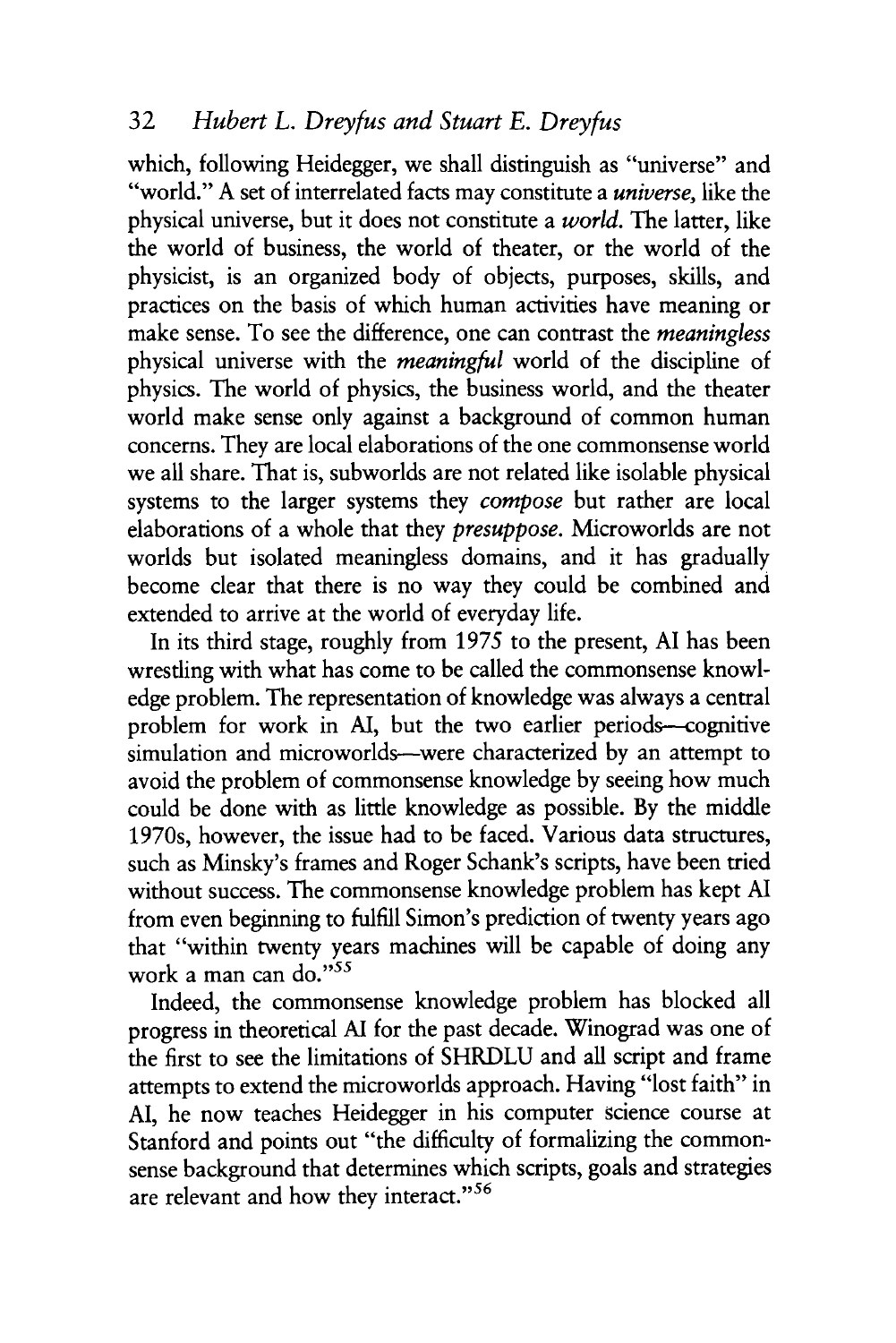What sustains AI in this impasse is the conviction that the commonsense knowledge problem must be solvable, since human beings have obviously solved it. But human beings may not normally use commonsense *knowledge* at all. As Heidegger and Wittgenstein pointed out, what commonsense *understanding* amounts to might well be everyday know-how. By "know-how" we do not mean procedural rules but knowing what to do in a vast number of special cases.<sup>57</sup> For example, commonsense physics has turned out to be extremely hard to spell out in a set of facts and rules. When one tries, one either requires more common sense to understand the facts and rules one finds or else one produces formulas of such complexity that it seems highly unlikely they are in a child's mind.

Doing theoretical physics also requires background skills that may not be formalizable, but the domain itself can be described by abstract laws that make no reference to these background skills. AI researchers mistakenly conclude that commonsense physics too must be expressible as a set of abstract principles. But it just may be that the problem of finding a theory of commonsense physics is insoluble because the domain has no theoretical structure. By playing with all sorts of liquids and solids every day for several years, a child may simply learn to discriminate prototypical cases of solids, liquids, and so on and learn typical skilled responses to their typical behavior in typical circumstances. The same might well be the case for the social world. If background understanding is indeed a skill and if skills are based on whole patterns and not on rules, we would expect symbolic representations to fail to capture our commonsense understanding.

In the light of this impasse, classical, symbol-based AI appears more and more to be a perfect example of what Imre Lakatos has called a degenerating research program.<sup>58</sup> As we have seen, AI began auspiciously with Newell and Simon's work at Rand and by the late 1960s turned into a flourishing research program. Minsky predicted that "within a generation the problem of creating 'artificial intelligence' will be substantially solved."<sup>59</sup> Then, rather suddenly, the field ran into unexpected difficulties. It turned out to be much harder than one expected to formulate a theory of common sense. It was not, as Minsky had hoped, just a question of cataloguing a few hundred thousand facts. The commonsense knowledge problem became the thousand facts. The commonsense knowledge problem became the center of concern. Minsky's mood changed completely in five years.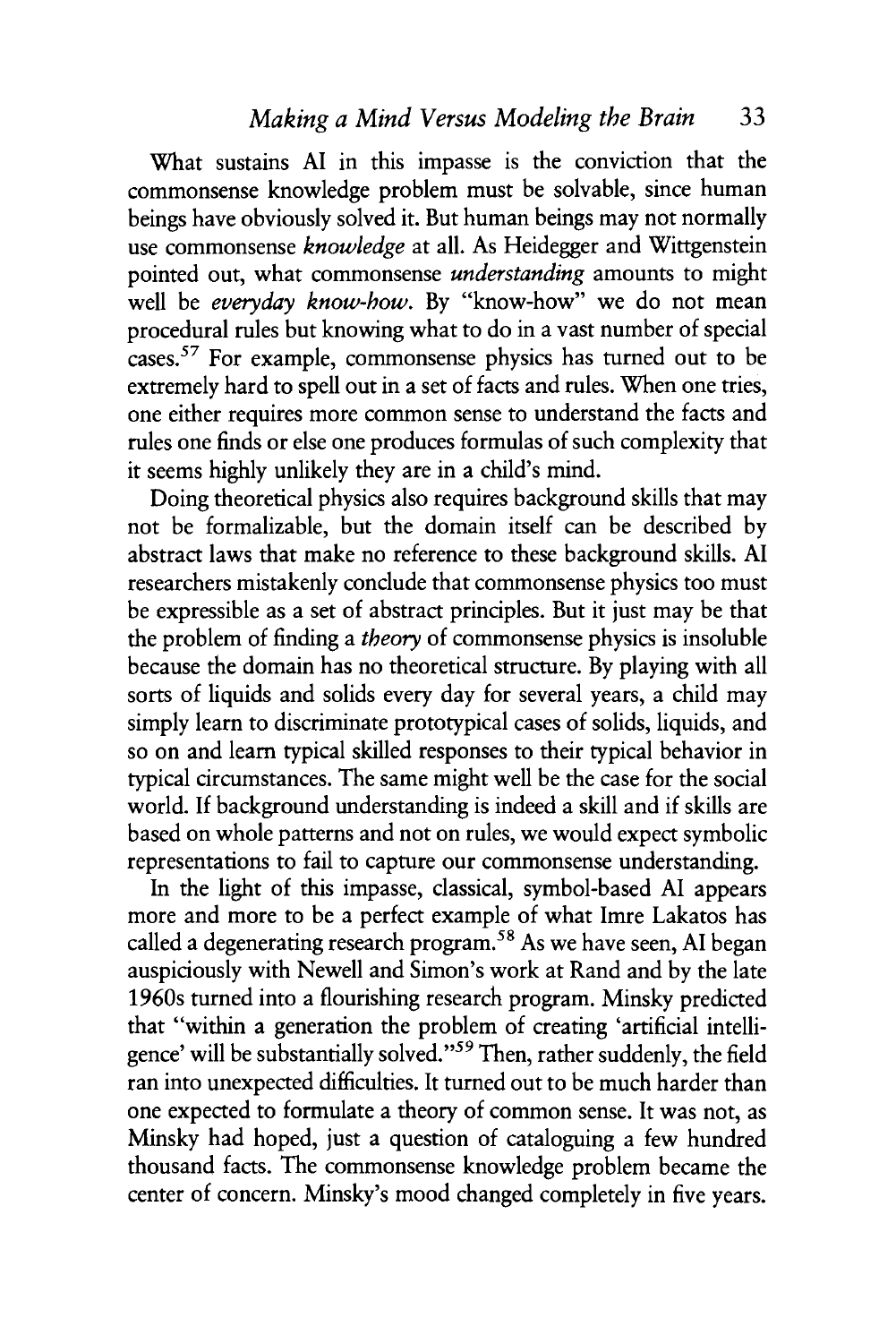He told a reporter that "the AI problem is one of the hardest science has ever undertaken."

The rationalist tradition had finally been put to an empirical test, and it had failed. The idea of producing a formal, atomistic theory of the everyday commonsense world and of representing that theory in a symbol manipulator had run into just the difficulties Heidegger and Wittgenstein had discovered. Frank Rosenblatt's intuition that it would be hopelessly difficult to formalize the world and thus to give a formal specification of intelligent behavior had been vindicated. His repressed research program (using the computer to instantiate a repressed research program (using the computer to instantiate a holistic model of an idealized brain), which had never really been refuted, became again a live option.<br>In iournalistic accounts of the history of AI, Rosenblatt is vilified

In journalistic accounts of the mitory of AI, Rosenblatt is villice by anonymous detractors as a snake-oil salesman:

Present-day researchers remember that Rosenblatt was given to steady and extravagant statements about the performance of his machine. "He was a press agent's dream," one scientist says, "a real medicine man. To hear him press agent's dream," one scientist says, "a real medicine man. To hear him ten it, the Perceptron was capable of fantastic things. This maybe it was. But you couldn't prove it by the work Frank did."61

In fact, he was much clearer about the capacities and limitations of the various types of perceptrons than Simon and Minsky were about their symbolic programs.<sup>62</sup> Now he is being rehabilitated. David their symbolic programs. Two he is being rehabilitated. David Rumelhart, Geoffrey Hinton, and James McClelland reflect this new appreciation of his pioneering work:

Rosenblatt's work was very controversial at the time, and the specific models he proposed were not up to all the hopes he had for them. But his vision of the human information processing system as a dynamic, interactive, self-organizing system lies at the core of the PDP approach.<sup>63</sup>

The studies of perceptrons  $\dots$  clearly anticipated many of the results in use today. The critique of perceptrons by Minsky and Papert was widely misinterpreted as destroying their credibility, whereas the work simply showed limitations on the power of the most limited class of perceptron-like showed limitations on the power of the most limited class of perceptron-like mechanisms, and said nothing about more powerful, multiple layer models.64

Frustrated AI researchers, tired of clinging to a research program that Jerry Lettvin characterized in the early 1980s as "the only straw afloat," flocked to the new paradigm. Rumelhart and McClelland's affoat, " flocked to the new paradigm. Rumelhart and McClellar book Parallel Distributed Processing sold six thousand copies the day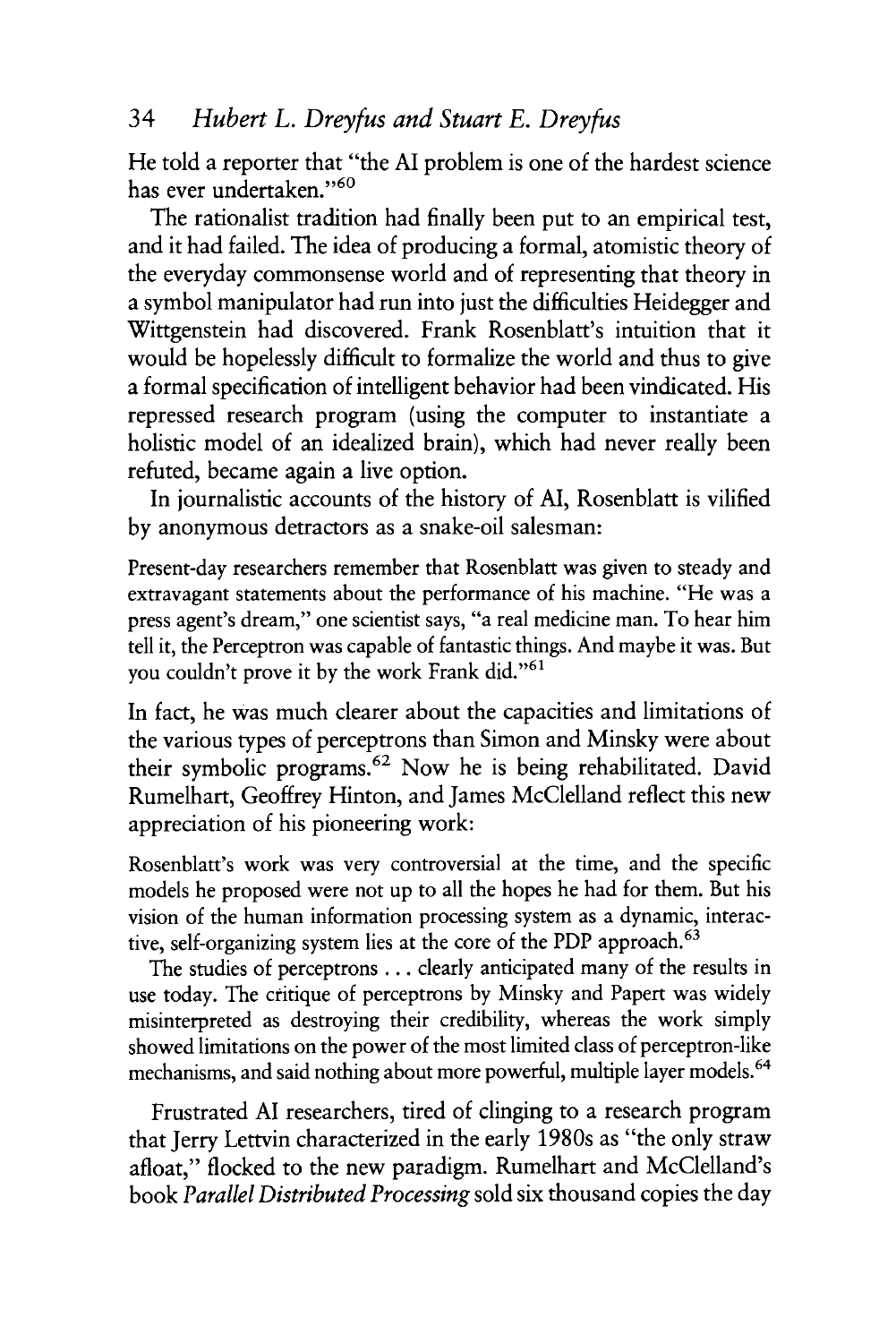it went onto the market, and thirty thousand are now in print. As Paul Smolensky put it,

In the past half-decade the connectionist approach to cognitive modeling has grown from an obscure cult claiming a few true believers to a movement so grown from an obscure cult claiming a few true believers to a movement so vigorous that recent meetings of the Cognitive Science Society have begun to look like connectionist pep rallies.<sup>65</sup>

If multilayered networks succeed in fulfilling their promise, researchers will have to give up the conviction of Descartes, Husserl, and early Wittgenstein that the only way to produce intelligent behavior is to mirror the world with a formal theory in the mind. Worse, one may have to give up the more basic intuition at the source of philosophy that there must be a theory of every aspect of realitythat is, there must be elements and principles in terms of which one can account for the intelligibility of any domain. Neural networks may show that Heidegger, later Wittgenstein, and Rosenblatt were right in thinking that we behave intelligently in the world without having a theory of that world. If a theory is not *necessary* to explain intelligent behavior, we have to be prepared to raise the question  $\frac{1}{1}$  is  $\frac{1}{1}$  if  $\frac{1}{1}$  if  $\frac{1}{1}$  if  $\frac{1}{1}$  if  $\frac{1}{1}$  if  $\frac{1}{1}$  if  $\frac{1}{1}$  if  $\frac{1}{1}$  if  $\frac{1}{1}$  if  $\frac{1}{1}$  if  $\frac{1}{1}$  if  $\frac{1}{1}$  if  $\frac{1}{1}$  if  $\frac{1}{1}$  if  $\frac{1}{1}$  if  $\frac{1}{1}$  if whether in everyday domains such a theoretical explanation is even possible.<br>Neural net modelers, influenced by symbol-manipulating AI, are

expending considerable effort, once their nets have been trained to perform a task, in trying to find the features represented by individual nodes and sets of nodes. Results thus far are equivocal. Consider Hinton's network for learning concepts by means of distributed. representations.<sup>66</sup> The network can be trained to encode relationships in a domain that human beings conceptualize in terms of features, without the network being given the features that human beings use. Hinton produces examples of cases in which some nodes in the trained network can be interpreted as corresponding to the features that human beings pick out, although these nodes only roughly correspond to those features. Most nodes, however, cannot be interpreted semantically at all. A feature used in a symbolic representation is either present or not. In the net, however, although certain nodes are more active when a certain feature is present in the domain, the amount of activity not only varies with the presence or  $d = \frac{d}{dt}$  and  $\frac{d}{dt}$  and  $\frac{d}{dt}$  and  $\frac{d}{dt}$  and  $\frac{d}{dt}$  and  $\frac{d}{dt}$  and  $\frac{d}{dt}$  and  $\frac{d}{dt}$  and  $\frac{d}{dt}$  $\frac{1}{\sqrt{1-\frac{1}{2}}}$ other features as well.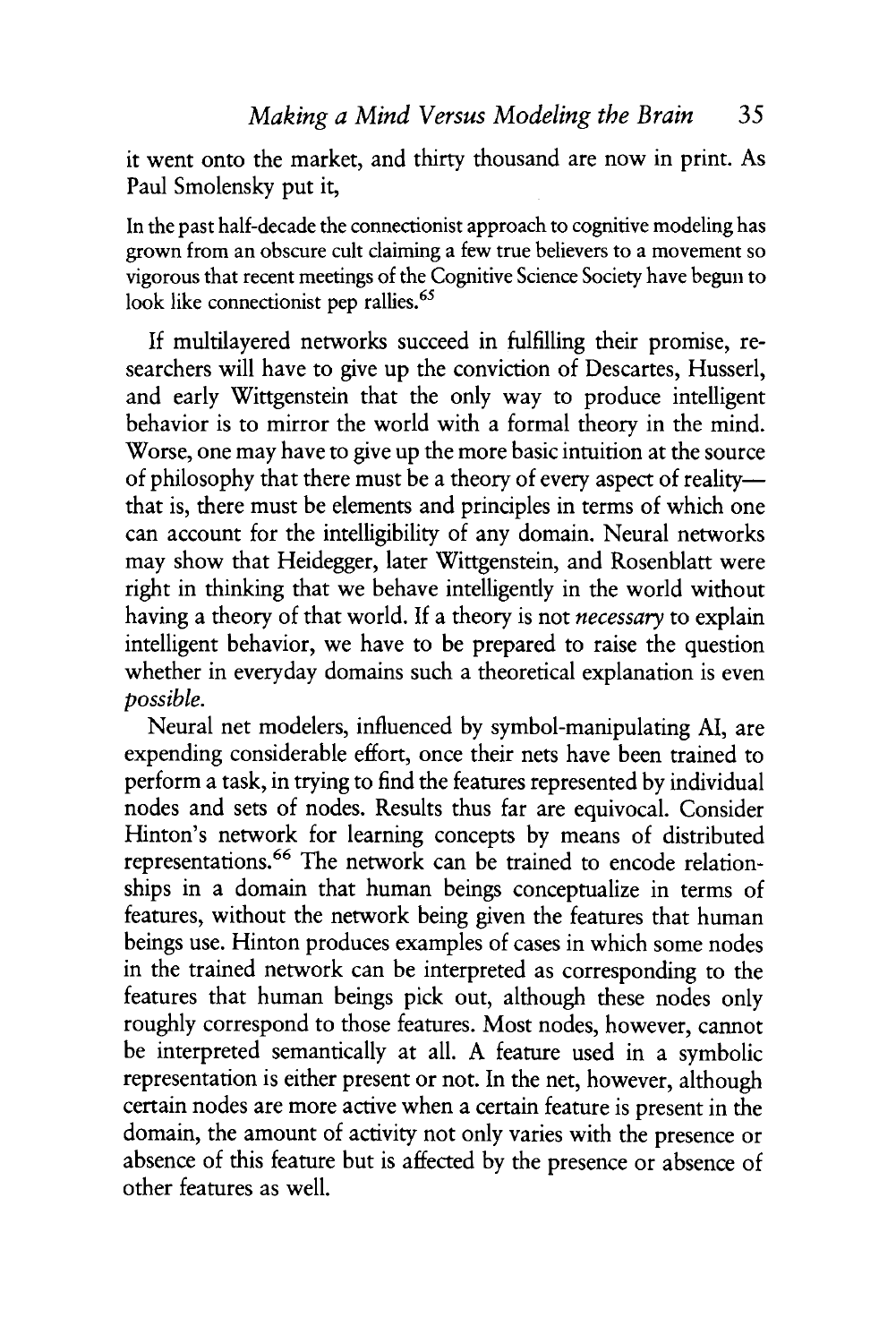Hinton has picked a domain—family relationships—that is constructed by human beings precisely in terms of the features that human beings normally notice, such as generation and nationality. Hinton then analyzes those cases in which, starting with certain random initial-connection strengths, some nodes can, after learning, be interpreted as representing those features. Calculations using Hinton's model show, however, that even his net seems to learn its associations for some random initial-connection strengths without any obvious use of these everyday features.

In one very limited sense, any successfully trained multilayer net can be interpreted in terms of features—not every day features but what we shall call highly abstract features. Consider the simple case of layers of binary units activated by feed-forward, but not lateral or feedback, connections. To construct such an account from a network that has learned certain associations, each node one level above the input nodes could, on the basis of the connections to it, be interpreted as detecting when one of a certain set of input patterns is present. (Some of the patterns will be the ones used in training, and some will never have been used.) If the set of input patterns that a particular node detects is given an invented name (it almost certainly won't have a name in our vocabulary), the node could be interpreted as detecting the highly abstract feature so named. Hence, every node one level above the input level could be characterized as a feature detector. Similarly, every node a level above those nodes could be interpreted as detecting a higher-order feature, defined as the presence of one of as detecting a higher-order feature, defined as the presence of one of a specified set of patterns among the first level of feature detectors. And so on up the hierarchy.<br>The fact that intelligence, defined as the knowledge of a certain set

of associations appropriate to a domain, can always be accounted for in terms of relations among a number of highly abstract features of a skill domain does not, however, preserve the rationalist intuition that these explanatory features must capture the essential structure of the these explanatory features must capture the essential structure of the domain so that one could base a theory on them. If the net were taught one more association of an input-output pair (where the input prior to training produced an output different from the one to be learned), the interpretation of at least some of the nodes would have to be changed. So the features that some of the nodes picked out before the last instance of training would turn out not to have been before the last instance of training would turn out not to have been invariant structural features of the domain.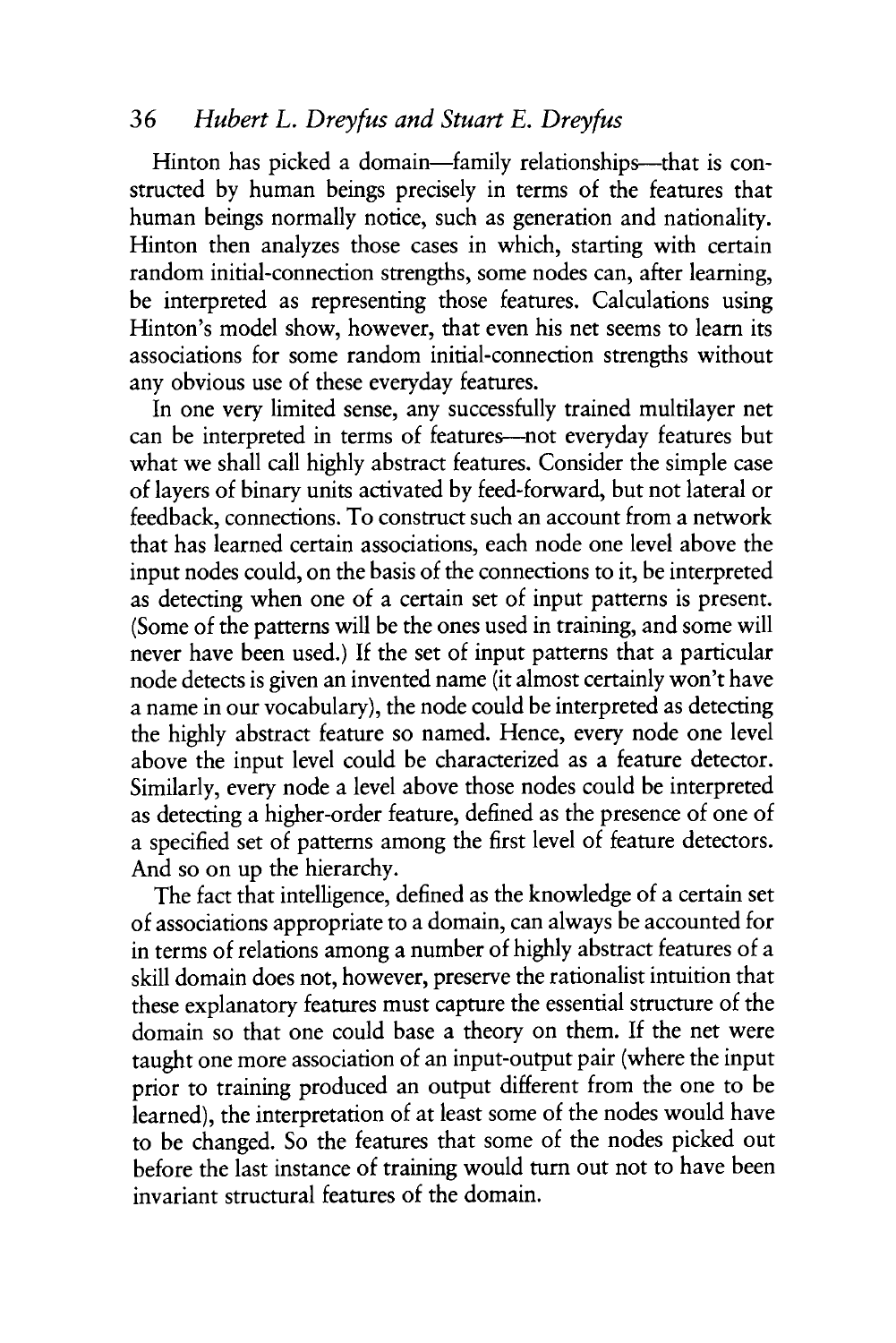Once one has abandoned the philosophical approach of classical AI and accepted the atheoretical claim of neural net modeling, one question remains: How much of everyday intelligence can such a network be expected to capture? Classical AI researchers are quick to point out-as Rosenblatt already noted-that neural net modelers have so far had difficulty dealing with stepwise problem solving. Connectionists respond that they are confident that they will solve that problem in time. This response, however, reminds one too much of the way that the symbol manipulators in the sixties responded to the criticism that their programs were poor at the perception of patterns. The old struggle continues between intellectualists, who think that because they can do context-free logic they have a handle on everyday cognition but are poor at understanding perception, and gestaltists, who have the rudiments of an account of perception but no account of everyday cognition.<sup>67</sup> One might think, using the metaphor of the right and the left brain, that perhaps the brain or the mind uses each strategy when appropriate. The problem would then be how to combine the strategies. One cannot just switch back and forth, for as Heidegger and the gestaltists saw, the pragmatic background plays a crucial role in determining relevance, even in everyday logic and problem solving, and experts in any field, even logic, grasp operations in terms of their functional similarities.

It is even premature to consider combining the two approaches, since so far neither has accomplished enough to be on solid ground. Neural network modeling may simply be getting a deserved chance to fail, as did the symbolic approach.

Still, there is an important difference to bear in mind as each research program struggles on. The physical symbol system approach seems to be failing because it is simply false to assume that there must be a theory of every domain. Neural network modeling, however, is not committed to this or any other philosophical assumption. Nevertheless, building an interactive net sufficiently similar to the one our brain has evolved may be just too hard. Indeed, the commonsense knowledge problem, which has blocked the progress of symbolic representation techniques for fifteen years, may be looming on the neural net horizon, although researchers may not vet recognize it. All neural net modelers agree that for a net to be intelligent it must be able to generalize; that is, given sufficient examples of inputs associable to generalize; that is, given sufficient examples of inputs associated with one particular output, it should associate further inputs of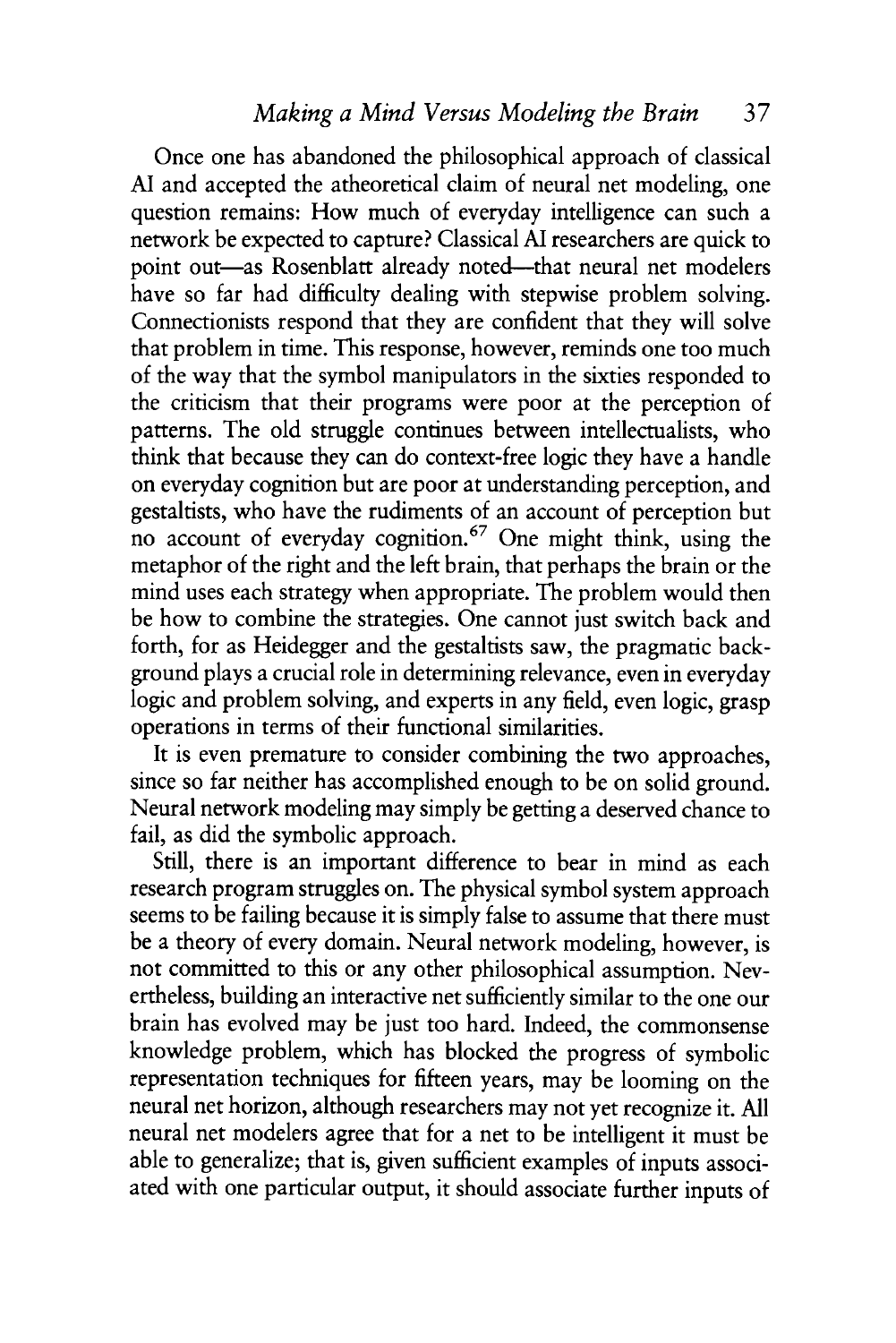the same type with that same output. The question arises, however:<br>What counts as the same type? The designer of the net has in mind a specific definition of the type required for a reasonable generalization and counts it a success if the net generalizes to other instances of this type. But when the net produces an unexpected association, can one say it has failed to generalize? One could equally well say that the net has all along been acting on a different definition of the type in question and that that difference has just been revealed. (All the "continue this sequence" questions found on intelligence tests really have more than one possible answer, but most human beings share a sense of what is simple and reasonable and therefore acceptable.)

Neural network modelers attempt to avoid this ambiguity and make the net produce "reasonable" generalizations by considering only a prespecified allowable family of generalizations—that is, allowable transformations that will count as acceptable generalizations (the hypothesis space). These modelers then attempt to design the architecture of their nets so that they transform inputs into outputs only in ways that are in the hypothesis space. Generalization will then be possible only on the designer's terms. While a few examples will be insufficient to identify uniquely the appropriate member of the hypothesis space, after enough examples only one hypothesis will account for all the examples. The net will then have learned the appropriate generalization principle. That is, all further learned the appropriate generalization principle. That is, all further input will produce what, from the designer's point of view, is the appropriate output.<br>The problem here is that the designer has determined, by means of

the architecture of the net, that certain possible generalizations will never be found. All this is well and good for toy problems in which there is no question of what constitutes a reasonable generalization, but in real-world situations a large part of human intelligence consists in generalizing in ways that are appropriate to a context. If the designer restricts the net to a predefined class of appropriate responses, the net will be exhibiting the intelligence built into it by the designer for that context but will not have the common sense that designer for that context but will not have the common context that would chable it to adapt to other contexts, as a truly human

intelligence would.<br>Perhaps a net must share size, architecture, and initial-connection configuration with the human brain if it is to share our sense of comiguration with the human brain if it is to share our sense of  $\frac{1}{\sqrt{2}}$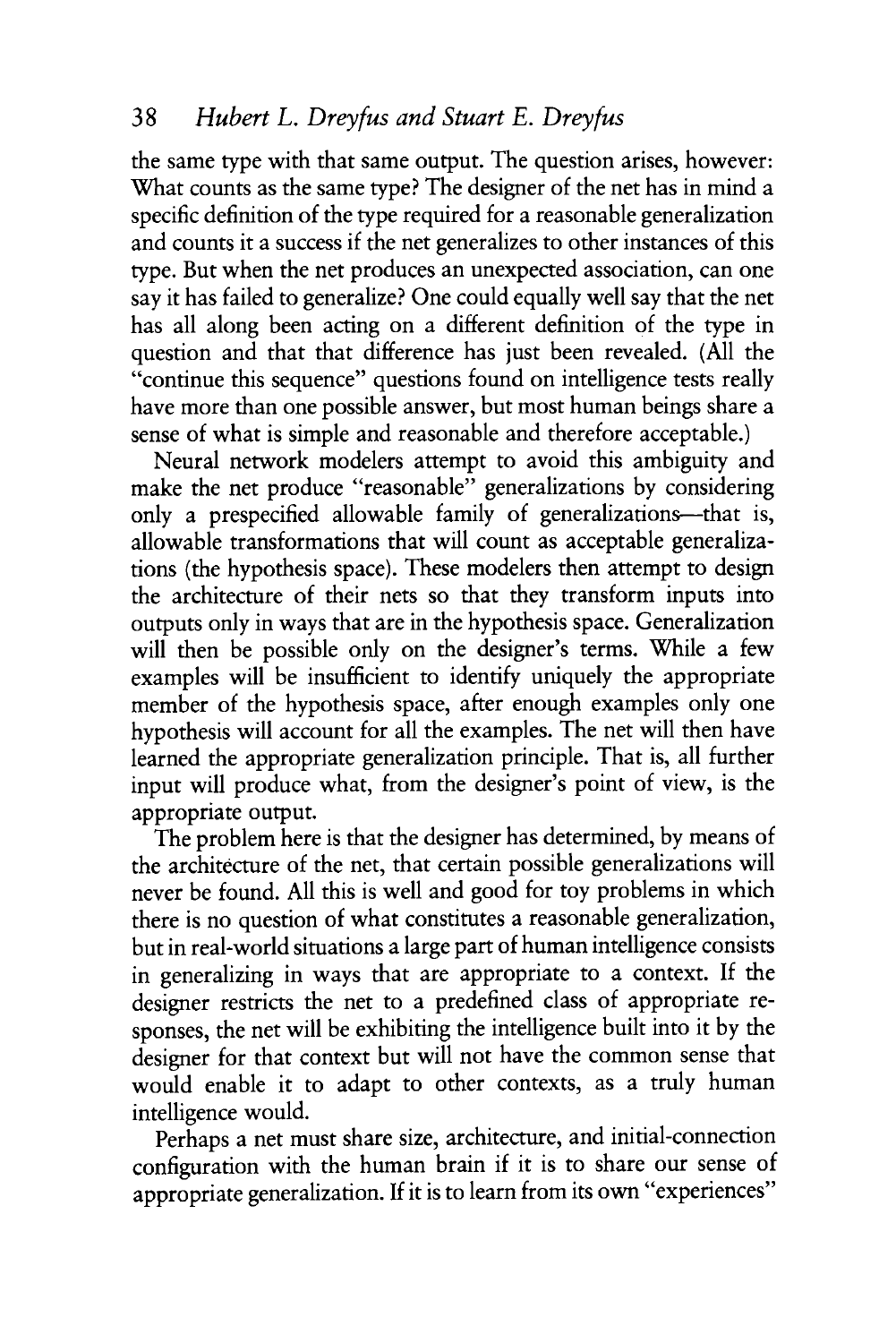to make associations that are humanlike rather than be taught to also share our sense of appropriateness of output, and this means it must share our needs, desires, and emotions and have a humanlike must share our needs, desires, and emotions and have a humanlike body with appropriate physical movements, abilities, and vulnerabil ity to injury.<br>If Heidegger and Wittgenstein are right, human beings are much

more holistic than neural nets. Intelligence has to be motivated by purposes in the organism and goals picked up by the organism from an ongoing culture. If the minimum unit of analysis is that of a whole organism geared into a whole cultural world, neural nets as well as organism geared into a whole cultural world, neural nets as well as symbolically programmed computers still have a very long way to go.

#### ENDNOTES

- <sup>1</sup>Ludwig Wittgenstein, *Last Writings on the Philosophy of Psychology* (Chicago: Chicago: Chicago: 1982), vol. 1, 504 (66e). (Translation corrected.)
- <sup>2</sup>David E. Rumelhart and Donald A. Norman, "A Comparison of Models," Parallel Models of Associative Memory, ed. Geoffrey Hinton and James Anderson (Hillsdale, N.J.: Lawrence Erlbaum Associates, 1981), 3.
- <sup>3</sup> Allen Newell, "Intellectual Issues in the History of Artificial Intelligence," in The Study of Information: Interdisciplinary Messages, ed. F. Machlup and U. Mansfield (New York: Wiley, 1983), 196. field (New York: Wiley, 1983), 196.
- $\frac{1}{4}$   $\frac{1}{4}$   $\frac{1}{4}$   $\frac{1}{4}$   $\frac{1}{4}$   $\frac{1}{4}$   $\frac{1}{4}$   $\frac{1}{4}$   $\frac{1}{4}$   $\frac{1}{4}$   $\frac{1}{4}$   $\frac{1}{4}$   $\frac{1}{4}$   $\frac{1}{4}$   $\frac{1}{4}$   $\frac{1}{4}$   $\frac{1}{4}$   $\frac{1}{4}$   $\frac{1}{4}$   $\frac{1}{4}$   $\frac{1}{4}$   $\frac{1}{4}$   $S_{\text{yield}}$  and  $S_{\text{total}}$  represents and  $\frac{1001}{41}$ bridge: MIT Press, 1981), 41.<br><sup>5</sup>Ibid., 42.
- 
- <sup>6</sup>Thomas Hobbes, Leviathan (New York: Library of Liberal Arts, 1958), 45. 6Thomas Hobbes, Leviathan (New York: Library of Liberal Arts, 1958), 45.
- $\frac{1}{8}$
- ${}^{8}$ Ibid., 20.<br><sup>9</sup>Ibid., 10.
- $1014, 100$
- 10Ludwig Wittgenstein, Tractatus Logico-Philosophicus (London: Routledge and Kegan Paul, 1960).<br><sup>11</sup>D. O. Hebb, *The Organization of Behavior* (New York: Wiley, 1949).
- 
- <sup>12</sup> Frank Rosenblatt, "Strategic Approaches to the Study of Brain Models," Principles 12Frank Rosenblatt, "Strategic Approaches to the Study of Brain Models," Principles of Self-Organization, ed. H. von Foerster (Elmsford, N.Y.: Pergamon Press,  $1962$ ,  $386$ .<br><sup>13</sup>lbid., 387.

<sup>14</sup>Herbert Simon and Allen Newell, "Heuristic Problem Solving: The Next Advance in Operations Research," Operations Research 6 (January-February 1958):6.

<sup>15</sup>Ibid. Heuristic rules are rules that when used by human beings are said to be based on experience or judgment. Such rules frequently lead to plausible solutions to problems or increase the efficiency of a problem-solving procedure. Whereas algorithms guarantee a correct solution (if there is one) in a finite time, heuristics  $\alpha$ ly increase the likelihood of  $\epsilon$ n line  $\alpha$  correct solution (if  $\epsilon$  is one) in a finite time, heuristics only increase the likelihood of finding a plausible solution.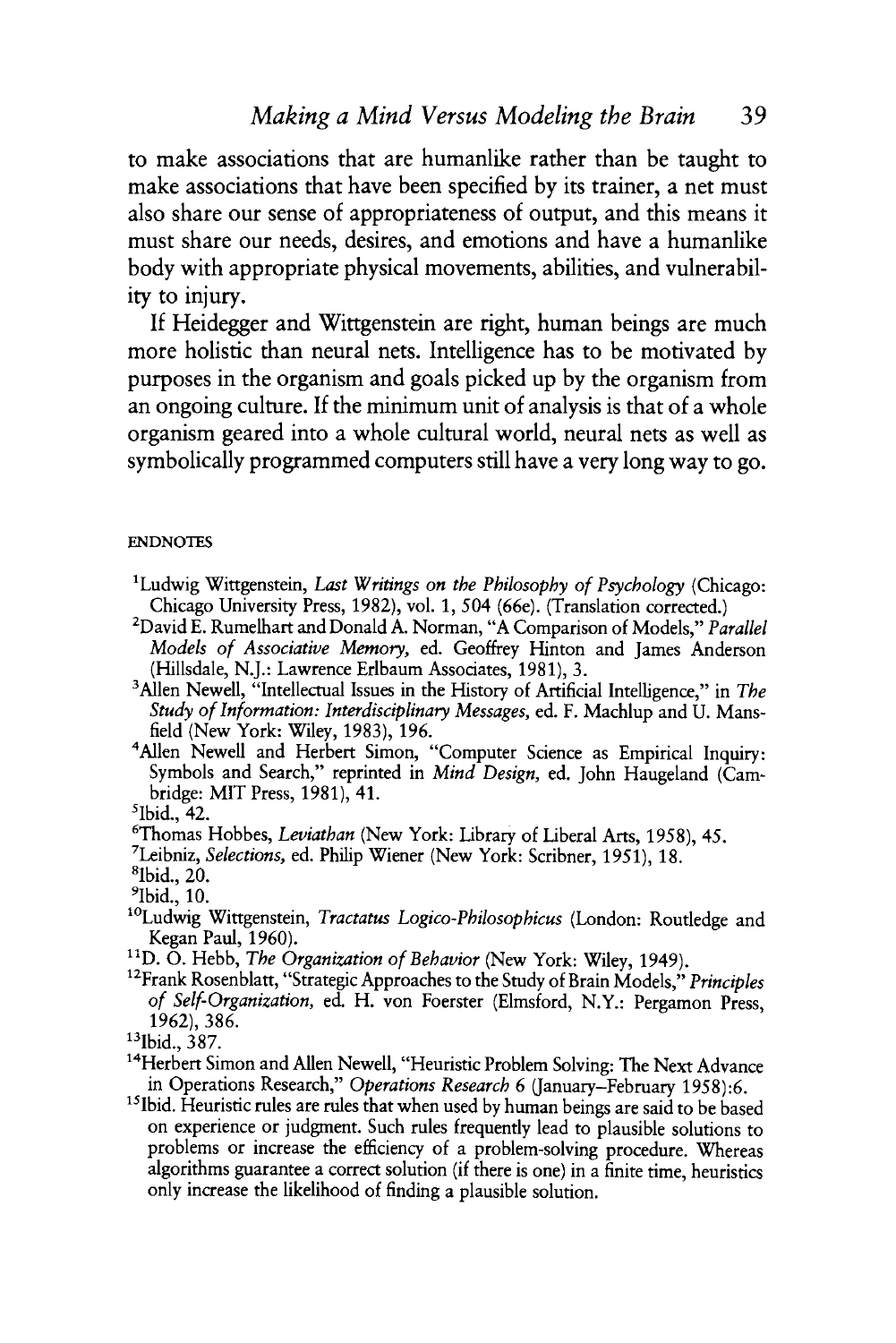<sup>16</sup>David E. Rumelhart, James L. McClelland, and the PDP Research Group in their recent collection of papers, *Parallel Distributed Processing: Explorations in the* recent concerns of papers,  $P_{\text{c}}$  and  $P_{\text{c}}$  and  $P_{\text{c}}$  and  $P_{\text{c}}$  and  $P_{\text{c}}$  and  $P_{\text{c}}$  and  $P_{\text{c}}$  and  $P_{\text{c}}$  and  $P_{\text{c}}$  and  $P_{\text{c}}$  and  $P_{\text{c}}$  and  $P_{\text{c}}$  and  $P_{\text{c}}$  and  $P_{\text{c}}$  an Microstructure of Cognition, vol. 1 (Cambridge: MIT Press, 1986), describe the perceptron as follows:<br>Such machines consist of what is generally called a *retina*, an array of binary inputs

sometimes taken to be arranged in a two-dimensional spatial layout; a set of *predicates*, a set of binary threshold units with fixed connections to a subset of units in the retina such that each predicate computes some local function over the subset of units to which it is that each predicate computes some local function over the subset of units to which it is connected; and one or more decision units, with modifiable connections to the predicates,

(p. 111)<br>They contrast the way a parallel distributed processing (PDP) model like the  $T_{\text{H}}$  contrast the way a parameter shows in  $\epsilon$  and  $\epsilon$  is the distribution of  $\epsilon$  and  $\epsilon$  like perceptron stores information with the way information is stored by symbolic representation:

In most models, knowledge is stored as a static copy of a pattern. Retrieval amounts to finding the pattern in long-term memory and copying it into a buffer or working memory. There is no real difference between the stored representation in long-term memory and the active representation in working memory. In PDP models, though, this is not the case. In these models, the patterns themselves are not stored. Rather, what is stored is the connection strengths between units that allow these patterns to be re-created. (p. 31)

 $[K]$ nowledge about any individual pattern is not stored in the connections of a special unit  $\frac{1}{2}$  is not stored in the connections of a special pattern is not stored in the connections of a special unit  $\frac{1}{2}$  special unit  $\frac{1}{2}$  special unit  $\frac{1}{2}$  special unit  $\frac{1}{2}$  special unit  $\frac{1}{2}$  spec reserved for that pattern, but is distributed over the connections among a large number of

processing units. (p. 33)<br>This new notion of representation led directly to Rosenblatt's idea that such This new notion of representation idea through to Rosenblatt's idea that such that such that such a such as such as machines should be able to acquire their ability through learning rather than by being programmed with features and rules:<br>[I]f the knowledge is [in] the strengths of the connections, learning must be a matter of

finding the right connection strengths so that the right patterns of activation will be produced under the right circumstances. This is an extremely important property of this class of models, for it opens up the possibility that an information processing mechanism could learn, as a result of tuning its connections, to capture the interdependencies between could learn, as a result of tuning its connections, to capture the capture the interdependencies between  $\frac{1}{2}$ activations that it is exposed to in the course of processing.  $q$ 

- 11am Rosenblatt, Mechanisation of Thought Processes Processes. sium held at the National Physical Laboratory (London: Her Majesty's Stationery
- Office, 1958), vol. 1, 449.<br><sup>18</sup>Marvin Minsky and Seymour Papert, *Perceptrons: An Introduction to Computa*tional Geometry (Cambridge: MIT Press, 1969), 19.
- <sup>19</sup>Sir James Lighthill, "Artificial Intelligence: A General Survey" in Artificial Intelligence: A Paper Symposium (London: Science Research Council, 1973).

gence: A Paper Symposium (London: Secreto Research Council, 20Rumelhart and McClelland, Parallel Distributed Processing, 158.

<sup>21</sup>Minsky and Papert, *Perceptrons*, 4.<br><sup>22</sup>Ibid., 19.

<sup>23</sup> Frank Rosenblatt, Principles of Neurodynamics, Perceptrons and the Theory of 114 Frank Rosenblatt, Principles of Neurodynamics, Perceptrons and the Theory of The Theory of The Theory of The Theory of The Theory of The Theory of The Theory of The Theory of The Theory of The Theory of The Theory of T  $Diam$  Mechanisms (Washington, D.C.: Spartan Books, 1962), 292. See

The addition of a fourth layer of signal transmission units, or coupling the A-units of  $\epsilon$  $\alpha$  three-layer perceptron, permits the solution of generalization problems,  $\beta$ transformation groups. (p. 576)<br>In back-coupled perceptrons, selective attention to familiar objects in a complex field can

occur. It is also possible for such a perceptron to attend selectively to objects which move  $\frac{1}{2}$  is also possible for such a perceptron to attend selectively to object  $\frac{1}{2}$ differentially relative to their background, (p. 576)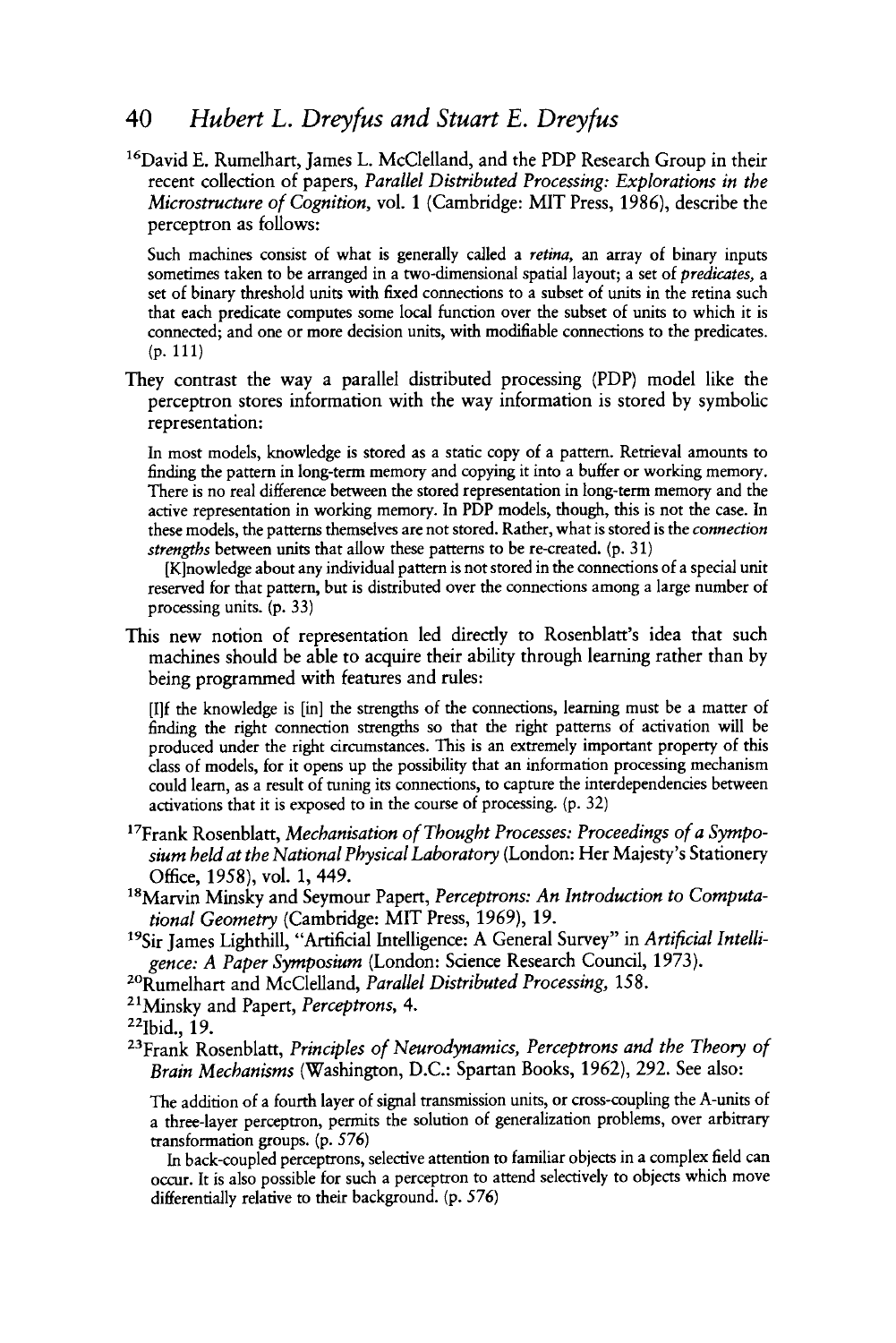<sup>24</sup>Rumelhart and McClelland, *Parallel Distributed Processing*, 111.<br><sup>25</sup>Ibid., 112.

<sup>26</sup>Minsky and Papert, Perceptrons, 231-32.

<sup>27</sup>Rumelhart and McClelland, Parallel Distributed Processing, 112.

 $^{28}$ For an evaluation of the symbolic representation approach's actual successes up to  $286$  an evaluation of the symbolic representation approach  $\sigma$  actual successes up to  $24.2$  $1978$ , see Hubert Dreyfus, What Computers Can't Do, 2d ed. (New York:

 $\text{Haipc1}$  and Row,  $\frac{1}{2}$  $20x - 11$  and Simon, Computer Science and Empirical Inquiry,  $197.7$ 

 $30$ Newell, "Intellectual Issues," 10.<br> $31$ <sub>1</sub> lohn Haugeland, *Artificial Intelligence: The Very Idea* (Cambridge: MIT Press, 1985): and Margaret Boden, Artificial Intelligence and Natural Man (New York: Basic Books, 1977). Work on neural nets was continued in a marginal wav in psychology and neuroscience. James A. Anderson at Brown University continued to defend a net model in psychology, although he had to live off other researchers' grants, and Stephen Grossberg worked out an elegant mathematical implementation of elementary cognitive capacities. For Anderson's position see "Neural Models with Cognitive Implications" in Basic Processing in Reading, ed. D. LaBerse and S. J. Samuels (Hillsdale, N.J.: Lawrence Erlbaum Associates, 1978). For examples of Grossberg's work during the dark ages, see his book Studies of Mind and Brain: Neural Principles of Learning, Perception, Development, Cognition and Motor Control (Boston: Reidel Press, 1982). Kohonen's early Cognition and Motor Control (Boston: Reidel Press, 1982). Kohonen's early work is reported in Associative Memory?A System-Theoretical Approach (Berlin: Springer-Verlag, 1977).<br>At MIT Minsky continued to lecture on neural nets and to assign theses

investigating their logical properties. But according to Papert, Minsky did so only because nets had interesting mathematical properties, whereas nothing interesting could be proved concerning the properties of symbol systems. Moreover, many AI researchers assumed that since Turing machines were symbol manipulators and Turing had proved that Turing machines could compute anything, he had proved that all intelligibility could be captured by logic. On this view a holistic (and in those days statistical) approach needed justification, while the symbolic AI approach did not. This confidence, however, was based on confusing the approach did not. This confidence, however, was based on community the uninterpreted symbols of a Turing machine (zeros and ones) with the semantically interpreted symbols of AI.<br><sup>32</sup>Martin Heidegger, *Being and Time* (New York: Harper and Row, 1962), sec.

- 14–21; Hubert Drevfus, Being-in-the-World: A Commentary on Division I of Being and Time (Cambridge: MIT Press, forthcoming, 1988).
- <sup>33</sup>According to Heidegger, Aristotle came closer than any other philosopher to understanding the importance of everyday activity, but even he succumbed to the understanding the importance of everyday activity, but even he succumbed to the distortion of the phenomenon of the everyday world implicit in common sense. <sup>34</sup>Leibniz, *Selections*, 48.<br><sup>35</sup>Terry Winograd, "Artificial Intelligence and Language Comprehension," in
- 
- Artificial Intelligence and Language Comprehension (Washington, D.C.: National Institute of Education,  $1976$ , 9. tional institute of Education,  $1976$ , 9.
- 36Ludwig Wittgenstein, Philosophical Investigations (Oxford: Basil Blackwell,  $\frac{1}{2}$
- 37Ludwig Wittgenstein, Philosophical Remarks (Chicago: University of Chicago  $\frac{1555}{100}$ .

 $\frac{1}{3}$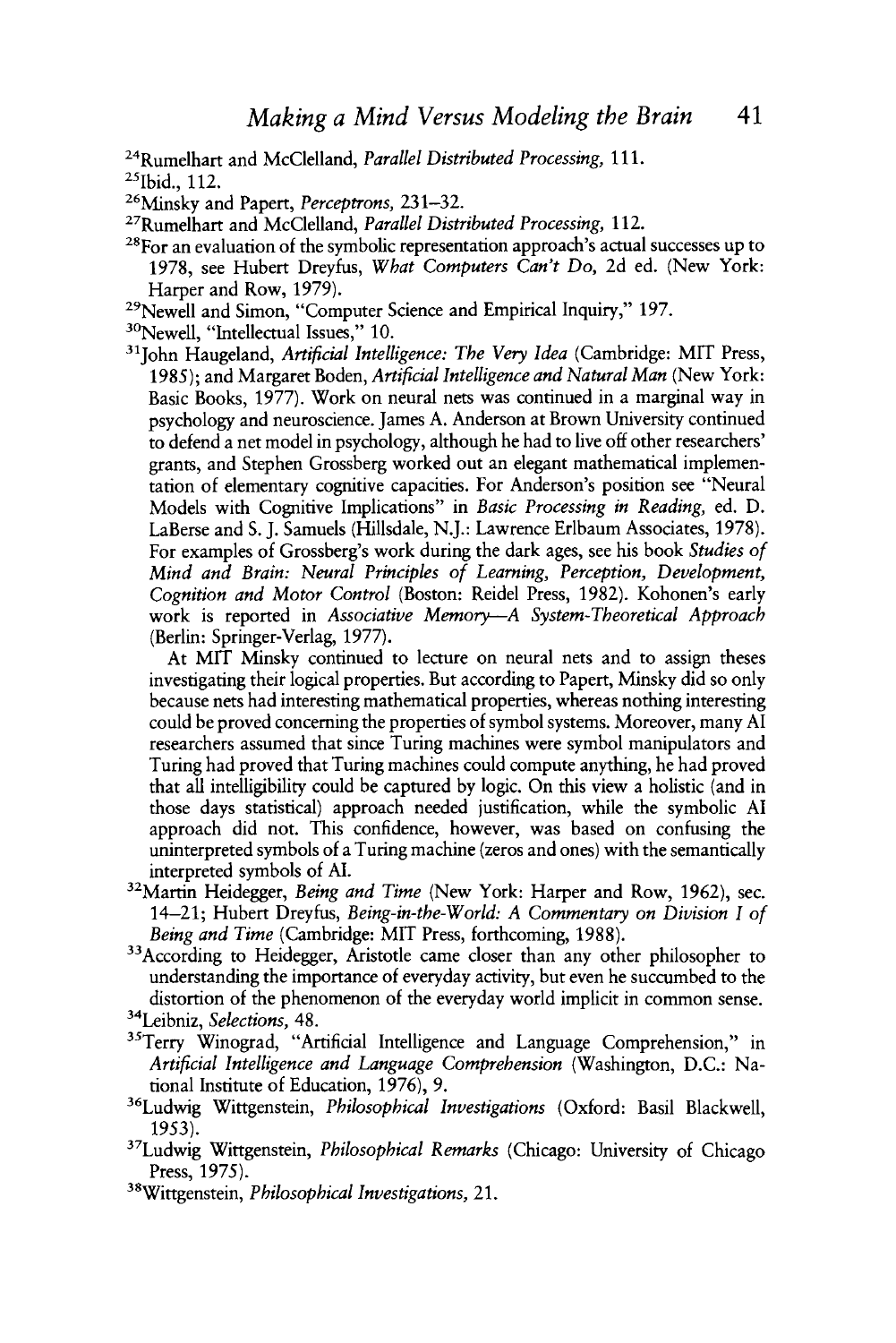<sup>39</sup>See Husserl, *Intentionality and Cognitive Science*, ed. Hubert Dreyfus (Cambridge: MIT Press, 1982).

<sup>40"</sup>Der Sinn . . . so wie wir ihn bestimmt haben, ist nicht ein konkretes Wesen im Gesamtbestande des Noema, sondern eine Art ihm einwohnender abstrackter Form." See Edmund Husserl, Ideen Zu Einer Reinen Phänomenologie und Phänomenologischen Philosophie (The Hague: Nijhoff, 1950). For evidence that Husserl held that the noema accounts for the intentionality of mental activity, see  $H_{\text{th}}$  Husserl's  $\mu$  the normality of  $H_{\text{th}}$  and  $H_{\text{th}}$  and  $H_{\text{th}}$  and  $\mu$ Hubert Dreyfus, "Husserl's Perceptual Noema," in Husserl, Intentionality and The Property and The Property and Cognitive Science.<br><sup>41</sup>Edmund Husserl, Ideas Pertaining to a Pure Phenomenology and to a Phenome-

nological Philosophy, trans. F. Kersten (The Hague: Nijhoff, 1982).

nological Philosophy, trans. The Hague: Nijhoh, 1982.  $\frac{460}{45}$   $\frac{45}{45}$  $1960$ , 45.<br><sup>43</sup>Ibid., 53.

44Ibid., 51.

<sup>45</sup> Marvin Minsky, "A Framework for Representing Knowledge," in Mind Design,  $\frac{1}{2}$   $\frac{1}{2}$   $\frac{1}{2}$   $\frac{1}{2}$   $\frac{1}{2}$   $\frac{1}{2}$   $\frac{1}{2}$   $\frac{1}{2}$   $\frac{1}{2}$   $\frac{1}{2}$   $\frac{1}{2}$   $\frac{1}{2}$   $\frac{1}{2}$   $\frac{1}{2}$   $\frac{1}{2}$   $\frac{1}{2}$   $\frac{1}{2}$   $\frac{1}{2}$   $\frac{1}{2}$   $\frac{1}{2}$   $\frac{1}{2}$   $\frac{1}{2}$  ed. John Haugeland (Cambridge: MIT Press, 1981), 96.

<sup>46</sup>Heidegger, 121–22.<br><sup>47</sup>Edmund Husserl, Crisis of European Sciences and Transcendental Phenomenology, trans. D. Carr (Evanston: Northwestern University Press, 1970), 149.

<sup>48</sup>Edmund Husserl, Ideen zu einer reinen Phänomenologie und phenomenologischen  $\mu_{\text{hileophia}}$   $\mu_{\text{hile}}$  in red 5. Husselians (The Herman Niing 1052), 124 Philosophie, bk. 3 in vol. 5, Husserliana (The Hague: Nijoff, 1952), 134.

 $\frac{1}{9}$ Husserl, Cartesian Meditations,  $\frac{1}{9}$ 

 $\frac{10}{60}$ ,  $\frac{10}{244}$ 1969), 244.<br> $51$ [bid., 246.

- <sup>52</sup>Husserl, Crisis, 291.
- <sup>53</sup>Minsky, "A Framework," 124.
- <sup>54</sup>Newell, "Intellectual Issues," 222-23.

 $55$ Herbert Simon, The Shape of Automation for Men and Management (New York: Harper and Row,  $1965$ ,  $96$ .

<sup>56</sup>Terry Winograd, "Computer Software for Working with Language," Scientific American (September 1984): 142.

 $57$ This account of skill is spelled out and defended in Hubert Dreyfus and Stuart Dreyfus, Mind Over Machine (New York: Macmillan, 1986).

<sup>58</sup>Imre Lakatos, *Philosophical Papers*, ed. J. Worrall (Cambridge: Cambridge University Press, 1978).  $U = U + U + U$ 

 $\frac{1}{100}$  Marvin Minsky, Computation: Finite and Infinite Machines (New York: Prentice  $\frac{1}{100}$  $\sum_{i=1}^{\infty}$  Hall,  $\sum_{i=1}^{\infty}$ 

60Gina Kolata, "How Can Computers Get Common Sense?" Science 217 (24

 September 1982):1237.  $\frac{1000 \text{ N}}{1070}$   $\frac{67}{1070}$  $1^{1979}$ ,  $0$ 

Some typical quotations from Rosenblatt's Principles of Neurodyna

In a learning experiment, a perceptron is typically exposed to a sequence of patterns containing representatives of each type or class which is to be distinguished, and the appropriate choice of a response is "reinforced" according to some rule for memory modification. The perceptron is then presented with a test stimulus, and the probability of giving the appropriate response for the class of the stimulus is ascertained.... If the test giving the appropriate response for the class of the stimulus is ascertained..... It the stimulus activates a set of sensory elements which are entirely distinct from those which